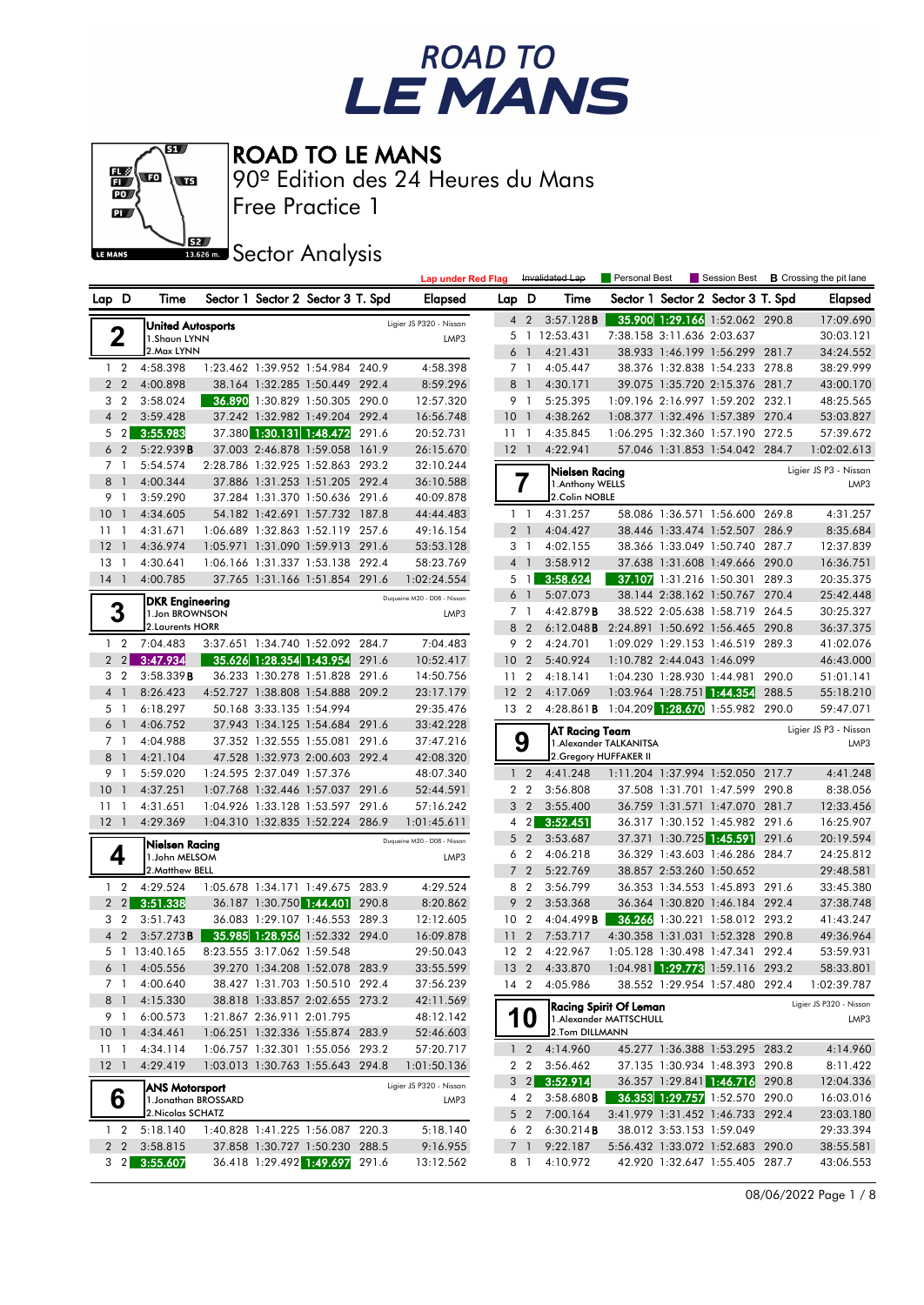



Free Practice 1 90º Edition des 24 Heures du Mans

**Sector Analysis** 

|                       |                |                                            |                        |                            |                                                                  |       | <b>Lap under Red Flag</b>   |                 |                          | Invalidated Lap                          | Personal Best                    | Session Best                                                       |       | <b>B</b> Crossing the pit lane  |
|-----------------------|----------------|--------------------------------------------|------------------------|----------------------------|------------------------------------------------------------------|-------|-----------------------------|-----------------|--------------------------|------------------------------------------|----------------------------------|--------------------------------------------------------------------|-------|---------------------------------|
| Lap D                 |                | Time                                       |                        |                            | Sector 1 Sector 2 Sector 3 T. Spd                                |       | <b>Elapsed</b>              | Lap D           |                          | Time                                     |                                  | Sector 1 Sector 2 Sector 3 T. Spd                                  |       | Elapsed                         |
| 9                     | $\mathbf{1}$   | 5:14.557                                   |                        |                            | 1:10.496 2:07.472 1:56.589 257.0                                 |       | 48:21.110                   |                 |                          | <b>RLR MSport</b>                        |                                  |                                                                    |       | Ligier JS P320 - Nissan         |
| 10                    | -1             | 4:27.567                                   |                        |                            | 1:03.714 1:31.790 1:52.063 290.0                                 |       | 52:48.677                   | 1               | 5                        | 1. Horst FELBERMAYR JR                   |                                  |                                                                    |       | LMP3                            |
| 11                    |                | 4:33.793                                   |                        |                            | 1:08.410 1:33.180 1:52.203 261.9                                 |       | 57:22.470                   |                 |                          | 2. Alex KAPADIA                          |                                  |                                                                    |       |                                 |
| $12-1$                |                | 4:26.209                                   |                        |                            | 1:03.352 1:30.942 1:51.915 283.9                                 |       | 1:01:48.679                 | $\mathbf{1}$    | $\overline{\phantom{0}}$ | 6:52.414                                 |                                  | 3:15.183 1:41.836 1:55.395 209.7                                   |       | 6:52.414                        |
|                       |                | <b>WTM Racing</b>                          |                        |                            |                                                                  |       | Duqueine M30 - D08 - Nissan | 2               | $\mathbf{1}$             | 4:02.674                                 |                                  | 37.753 1:32.774 1:52.147 287.7                                     |       | 10:55.088                       |
| ш                     | - 1            | 1. Torsten KRATZ                           |                        |                            |                                                                  |       | LMP3                        |                 | 3 <sub>1</sub>           | 3:58.663                                 |                                  | 37.009 1:31.258 1:50.396 288.5                                     |       | 14:53.751                       |
|                       |                | 2. Leonard WEISS                           |                        |                            |                                                                  |       |                             |                 | 4 1                      | 3:57.531                                 |                                  | 36.909 1:30.798 1:49.824 287.7                                     |       | 18:51.282                       |
|                       | $1\quad1$      | 4:36.629                                   |                        |                            | 1:05.984 1:36.245 1:54.400 279.5                                 |       | 4:36.629                    |                 | 5 <sub>1</sub>           | 3:57.478                                 |                                  | 36.595 1:31.288 1:49.595 286.2                                     |       | 22:48.760                       |
| 2 <sub>1</sub>        |                | 3:57.998                                   |                        |                            | 37.236 1:31.246 1:49.516 292.4                                   |       | 8:34.627                    |                 | 6 1                      | 6:37.514B                                |                                  | 42.214 3:46.698 2:08.602                                           |       | 29:26.274                       |
| 3                     | $\overline{1}$ | 3:53.119                                   |                        |                            | 36.343 1:29.914 1:46.862 302.2                                   |       | 12:27.746<br>16:23.528      | $\overline{7}$  | $\overline{2}$           | 6:34.119<br>3:57.250                     |                                  | 3:16.513 1:31.078 1:46.528 290.0<br>36.152 1:29.439 1:51.659 288.5 |       | 36:00.393                       |
| 4 1<br>5              |                | 3:55.782<br>3:55.043                       |                        |                            | 36.753 1:29.715 1:49.314 292.4<br>37.696 1:30.097 1:47.250 290.8 |       | 20:18.571                   |                 | 8 2<br>9 <sub>2</sub>    | 3:59.498                                 |                                  | 40.611 1:29.271 1:49.616 287.7                                     |       | 39:57.643<br>43:57.141          |
| 6 1                   | -1             | 4:06.314B                                  |                        |                            | 36.054 1:32.636 1:57.624 291.6                                   |       | 24:24.885                   | 10 <sub>2</sub> |                          | 4:42.269                                 |                                  | 1:09.229 1:40.049 1:52.991 286.2                                   |       | 48:39.410                       |
| 7 <sub>2</sub>        |                | 6:26.204                                   |                        |                            | 3:05.747 1:31.880 1:48.577 291.6                                 |       | 30:51.089                   | 11              | $\overline{2}$           | 4:28.899B                                |                                  | 1:05.793 1:30.806 1:52.300 286.9                                   |       | 53:08.309                       |
| 8 2                   |                | 3:54.440                                   |                        |                            | 36.694 1:30.931 1:46.815 292.4                                   |       | 34:45.529                   | 12 <sub>2</sub> |                          | 6:42.612                                 |                                  | 3:29.368 1:28.767 1:44.477                                         | 287.7 | 59:50.921                       |
|                       | 9 <sub>2</sub> | 3:57.219                                   |                        |                            | 36.081 1:29.412 1:51.726 298.8                                   |       | 38:42.748                   |                 | $13 \quad 2$             | 3:49.694                                 |                                  | 36.072 1:28.490 1:45.132 290.8                                     |       | 1:03:40.615                     |
| 10 <sub>2</sub>       |                | 3:57.293                                   |                        |                            | 37.664 1:30.997 1:48.632 294.8                                   |       | 42:40.041                   |                 |                          |                                          |                                  |                                                                    |       |                                 |
| 11                    | $\overline{2}$ | 5:32.766                                   |                        | 1:07.041 2:30.672 1:55.053 |                                                                  |       | 48:12.807                   | 1               |                          | <b>IDEC Sport</b><br>1. Patrice LAFARGUE |                                  |                                                                    |       | Ligier JS P320 - Nissan<br>LMP3 |
| 12 <sub>2</sub>       |                | 4:28.317                                   |                        |                            | 1:05.963 1:30.159 1:52.195 291.6                                 |       | 52:41.124                   |                 |                          | 2. Dino LUNARDI                          |                                  |                                                                    |       |                                 |
| 13 <sub>2</sub>       |                | 4:27.186                                   |                        |                            | 1:05.301 1:31.336 1:50.549 292.4                                 |       | 57:08.310                   | $\mathbf{1}$    | $\overline{2}$           | 4:08.494                                 |                                  | 46.446 1:34.171 1:47.877 272.5                                     |       | 4:08.494                        |
| 14 2                  |                | 4:41.142B 1:04.914 1:29.689 2:06.539 292.4 |                        |                            |                                                                  |       | 1:01:49.452                 |                 | 2 <sub>2</sub>           | 3:52.698                                 |                                  | 36.504 1:29.771 1:46.423 288.5                                     |       | 8:01.192                        |
|                       |                |                                            | Haegeli by T2 Racing   |                            |                                                                  |       | Duqueine M30 - D08 - Nissan |                 | 3 <sub>2</sub>           | 3:51.477                                 |                                  | 36.171 1:29.458 1:45.848                                           | 291.6 | 11:52.669                       |
|                       | 13             | 1. Pieder DECURTINS                        |                        |                            |                                                                  |       | LMP3                        |                 | 4 <sup>2</sup>           | 3:50.967                                 |                                  | 36.008 1:28.975 1:45.984 292.4                                     |       | 15:43.636                       |
|                       |                | 2. Marc BASSENG                            |                        |                            |                                                                  |       |                             |                 | 5 <sub>2</sub>           | 3:58.750B                                |                                  | 36.114 1:28.922 1:53.714 290.0                                     |       | 19:42.386                       |
| $1\quad$              |                | 5:16.013                                   |                        |                            | 1:28.387 1:44.888 2:02.738 206.8                                 |       | 5:16.013                    |                 | 6 <sup>1</sup>           | 10:01.950                                |                                  | 4:27.588 3:33.914 2:00.448                                         |       | 29:44.336                       |
| 2 <sub>1</sub>        |                | 4:11.784                                   |                        |                            | 41.818 1:34.712 1:55.254 290.0                                   |       | 9:27.797                    |                 | 7 <sub>1</sub>           | 4:10.818                                 |                                  | 39.760 1:36.000 1:55.058 241.5                                     |       | 33:55.154                       |
| 3                     | $\overline{1}$ | 4:06.738                                   |                        |                            | 38.533 1:34.143 1:54.062 253.3                                   |       | 13:34.535                   | 8               | $\overline{1}$           | 4:05.713                                 |                                  | 38.467 1:33.780 1:53.466 275.3                                     |       | 38:00.867                       |
| 4 1                   |                | 4:04.221                                   |                        |                            | 37.758 1:35.111 1:51.352 233.1                                   |       | 17:38.756                   | 9               | $\overline{1}$           | 4:11.848                                 |                                  | 40.302 1:32.462 1:59.084 292.4                                     |       | 42:12.715                       |
| 5                     | $\overline{1}$ | 4:04.002                                   |                        |                            | 37.670 1:35.014 1:51.318 251.0                                   |       | 21:42.758                   | 10              | $\overline{1}$           | 5:57.426                                 | 1:22.263 2:36.846 1:58.317       |                                                                    |       | 48:10.141                       |
| 6 1                   |                | $6:54.008$ <b>B</b>                        |                        | 39.897 3:45.329 2:28.782   |                                                                  |       | 28:36.766                   | $11-1$          |                          | 4:35.558                                 |                                  | 1:06.061 1:32.264 1:57.233 292.4                                   |       | 52:45.699                       |
|                       | 7 <sub>2</sub> | 6:58.707B 3:25.291 1:33.344 2:00.072 283.2 |                        |                            |                                                                  |       | 35:35.473                   | $12-1$          |                          | 4:31.324                                 |                                  | 1:05.531 1:32.049 1:53.744 287.7                                   |       | 57:17.023                       |
| 8                     | $\overline{2}$ | 4:21.744                                   |                        |                            | 57.943 1:31.488 1:52.313 289.3                                   |       | 39:57.217                   | $13-1$          |                          | 4:30.499                                 |                                  | 1:04.196 1:32.662 1:53.641 260.0                                   |       | 1:01:47.522                     |
| 9                     | $\overline{2}$ | 4:05.239                                   |                        |                            | 41.676 1:31.401 1:52.162 292.4                                   |       | 44:02.456                   |                 |                          | <b>Leipert Motorsport</b>                |                                  |                                                                    |       | Lamborghini Huracan GT3 Evo     |
| 10 <sub>2</sub>       |                | 4:37.875                                   |                        |                            | 1:07.247 1:32.638 1:57.990 275.3                                 |       | 48:40.331                   | 1               | 9                        | 1.Gerhard WATZINGER<br>2.Gregg GORSKI    |                                  |                                                                    |       | GT <sub>3</sub>                 |
| 11<br>12 <sub>2</sub> | $\overline{2}$ | 4:28.171<br>4:31.588                       |                        |                            | 1:05.482 1:31.862 1:50.827<br>1:04.654 1:31.337 1:55.597 290.0   | 286.9 | 53:08.502                   |                 | $1\quad$                 | 6:39.239B                                | 2:32.358 1:46.017 2:20.864 194.6 |                                                                    |       | 6:39.239                        |
| 13 <sup>2</sup>       |                | 4:24.144                                   |                        |                            | 59.191 1:31.563 1:53.390 289.3                                   |       | 57:40.090<br>1:02:04.234    | $\overline{2}$  | $\mathbf{1}$             | 5:46.782                                 |                                  | 2:07.436 1:38.272 2:01.074 281.7                                   |       | 12:26.021                       |
|                       |                |                                            |                        |                            |                                                                  |       |                             |                 | 3 <sup>1</sup>           | 4:19.574                                 |                                  | 41.032 1:37.498 2:01.044 281.0                                     |       | 16:45.595                       |
|                       | 14             | <b>DKR Engineering</b><br>1. James WINSLOW |                        |                            |                                                                  |       | Duqueine M30 - D08 - Nissan |                 |                          |                                          |                                  |                                                                    |       | Duqueine M30 - D08 - Nissan     |
|                       |                |                                            | 2.Alexander BUKHANTSOV |                            |                                                                  |       | LMP3                        |                 | 20                       | 1. Mark CRADER                           | Optimum Motorsport               |                                                                    |       | LMP3                            |
| $\mathbf{1}$          | $\overline{2}$ | 5:05.130 1:22.819 1:41.176 2:01.135 269.1  |                        |                            |                                                                  |       | 5:05.130                    |                 |                          | 2. Alex MORTIMER                         |                                  |                                                                    |       |                                 |
|                       |                | 2 2 4:14.137                               |                        |                            | 41.038 1:34.388 1:58.711 290.0                                   |       | 9:19.267                    |                 |                          | 1 1 5:05.458                             |                                  | 1:25.207 1:41.874 1:58.377 243.1                                   |       | 5:05.458                        |
|                       |                | 3 2 4:07.209                               |                        |                            | 39.086 1:33.159 1:54.964 288.5                                   |       | 13:26.476                   |                 |                          | 2 1 4:05.032                             |                                  | 38.342 1:33.750 1:52.940 288.5                                     |       | 9:10.490                        |
|                       |                | 4 2 4:04.809                               |                        |                            | 39.287 1:32.119 1:53.403 286.2                                   |       | 17:31.285                   |                 | 3 1                      | 4:01.608                                 |                                  | 37.797 1:32.295 1:51.516 288.5                                     |       | 13:12.098                       |
|                       | 5 2            | 4:04.292                                   |                        |                            | 37.720 1:34.115 1:52.457 278.1                                   |       | 21:35.577                   |                 | 4 1                      | 4:01.657                                 |                                  | 39.452 1:31.708 1:50.497 291.6                                     |       | 17:13.755                       |
|                       | 6 2            | 6:14.917                                   |                        | 40.156 3:42.296 1:52.465   |                                                                  |       | 27:50.494                   |                 | 5 1                      | 4:03.881                                 |                                  | 38.080 1:32.133 1:53.668 291.6                                     |       | 21:17.636                       |
|                       | 72             | 4:00.040                                   |                        |                            | 37.949 1:31.364 1:50.727 286.2                                   |       | 31:50.534                   |                 | 6 1                      | 6:16.099B                                |                                  | 38.073 3:35.638 2:02.388                                           |       | 27:33.735                       |
|                       | 8 2            | 4:06.540B                                  |                        |                            | 37.897 1:31.871 1:56.772 287.7                                   |       | 35:57.074                   |                 | 7 2                      | 6:02.532                                 |                                  | 2:32.992 1:37.418 1:52.122 286.2                                   |       | 33:36.267                       |
|                       | 9 1            | 7:00.962                                   |                        |                            | 3:28.945 1:38.923 1:53.094 237.8                                 |       | 42:58.036                   |                 | 8 2                      | 3:56.691                                 |                                  | 36.648 1:30.787 1:49.256 290.8                                     |       | 37:32.958                       |
| 101                   |                | 5:25.134                                   |                        |                            | 1:06.795 2:24.291 1:54.048 194.9                                 |       | 48:23.170                   |                 |                          | 9 2 3:52.598                             |                                  | 36.230 1:29.341 1:47.027 294.8                                     |       | 41:25.556                       |
| $11 \quad 1$          |                | 4:26.450                                   |                        |                            | 1:07.633 1:30.254 1:48.563 286.2                                 |       | 52:49.620                   |                 |                          | 10 2 6:00.774                            |                                  | 1:26.692 2:44.112 1:49.970                                         |       | 47:26.330                       |
| $12 \quad 1$          |                | 4:28.255                                   |                        |                            | 1:07.683 1:31.140 1:49.432 279.5                                 |       | 57:17.875                   |                 | 11 <sub>2</sub>          | 4:22.620                                 |                                  | 1:05.174 1:29.538 1:47.908 291.6                                   |       | 51:48.950                       |
| 13 1                  |                | 4:23.781                                   |                        |                            | 1:03.828 1:30.279 1:49.674 288.5                                 |       | 1:01:41.656                 |                 |                          | 12 2 4:30.245                            |                                  | 1:05.721 1:29.302 1:55.222 292.4                                   |       | 56:19.195                       |
|                       |                |                                            |                        |                            |                                                                  |       |                             |                 |                          |                                          |                                  |                                                                    |       |                                 |

08/06/2022 Page 2 / 8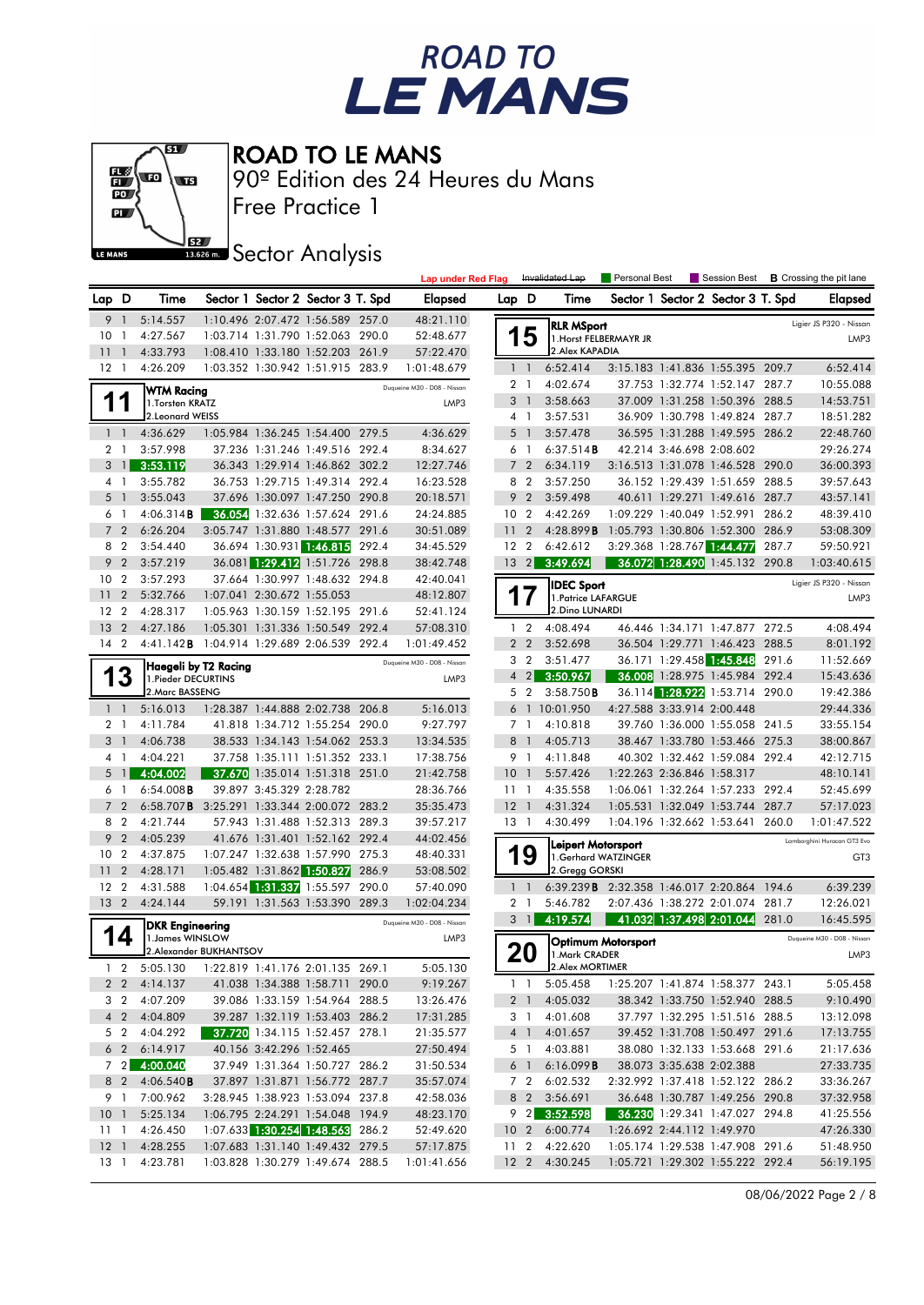



Free Practice 1 90º Edition des 24 Heures du Mans

**J**BEZ Sector Analysis

| Lap D<br>Sector 1 Sector 2 Sector 3 T. Spd<br>Lap D<br>Sector 1 Sector 2 Sector 3 T. Spd<br>Time<br><b>Elapsed</b><br>Time<br>1:05.864 1:29.129 1:46.362 290.0<br>4:21.355<br>13 2<br>1:00:40.550<br><b>COOL Racing</b><br>25<br>1. Michael BENHAM<br>Ligier JS P320 - Nissan<br>United Autosports<br>21<br>2.Duncan TAPPY<br>1. James MCGUIRE<br>LMP3 | <b>Elapsed</b>          |
|--------------------------------------------------------------------------------------------------------------------------------------------------------------------------------------------------------------------------------------------------------------------------------------------------------------------------------------------------------|-------------------------|
|                                                                                                                                                                                                                                                                                                                                                        |                         |
|                                                                                                                                                                                                                                                                                                                                                        | Ligier JS P320 - Nissan |
|                                                                                                                                                                                                                                                                                                                                                        | LMP3                    |
|                                                                                                                                                                                                                                                                                                                                                        |                         |
| 2.Guy SMITH<br>5:41.054<br>2:13.867 1:36.011 1:51.176 279.5<br>$1\quad$                                                                                                                                                                                                                                                                                | 5:41.054                |
| 5:53.797<br>5:53.797<br>36.411 1:29.845 1:50.509 291.6<br>$1\quad$<br>2:14.877 1:40.363 1:58.557 214.6<br>2 <sub>1</sub><br>3:56.765                                                                                                                                                                                                                   | 9:37.819                |
| 36.040 1:28.843 1:46.597 291.6<br>3:51.480<br>2 <sub>1</sub><br>4:06.965<br>38.633 1:34.516 1:53.816 287.7<br>10:00.762<br>3<br>$\overline{1}$                                                                                                                                                                                                         | 13:29.299               |
| 36.183 1:29.141 1:45.618 292.4<br>3<br>4:03.046<br>37.574 1:32.663 1:52.809 290.8<br>14:03.808<br>3:50.942<br>$\overline{1}$<br>4 1<br>4:03.965                                                                                                                                                                                                        | 17:20.241               |
| 37.647 1:33.415 1:52.903 292.4<br>36.131 1:29.070 1:49.557 289.3<br>18:07.773<br>5 <sub>1</sub><br>3:54.758<br>4 1<br>5<br>37.417 1:32.305 1:51.827 291.6<br>5:45.466B                                                                                                                                                                                 | 21:14.999<br>27:00.465  |
| 35.818 3:16.515 1:53.133<br>4:01.549<br>22:09.322<br>$\overline{1}$<br>6<br>$\overline{1}$<br>6:36.030<br>57.750 3:42.153 1:56.127<br>28:45.352<br>7:01.935<br>3:37.459 1:32.365 1:52.111 290.0<br>6 1<br>7 <sup>1</sup>                                                                                                                               | 34:02.400               |
| 4:11.631B<br>37.176 1:32.077 2:02.378 292.4<br>3:59.708<br>38.189 1:31.753 1:49.766 297.2<br>$\overline{7}$<br>$\overline{1}$<br>32:56.983<br>8 1                                                                                                                                                                                                      | 38:02.108               |
| 8 2<br>7:35.526<br>4:11.465 1:32.305 1:51.756 270.4<br>40:32.509<br>9 <sub>1</sub><br>4:06.776<br>38.182 1:30.280 1:58.314 291.6                                                                                                                                                                                                                       | 42:08.884               |
| 9<br>$\overline{2}$<br>5:57.827<br>1:09.359 2:39.321 2:02.434<br>1:16.535 2:48.026 1:53.266<br>46:30.336<br>10 <sub>1</sub><br>5:51.114                                                                                                                                                                                                                | 47:59.998               |
| 10 <sub>2</sub><br>4:25.082<br>1:04.798 1:29.927 1:50.357 294.0<br>50:55.418<br>11<br>4:25.870<br>1:05.489 1:30.023 1:50.358 290.8<br>$\overline{1}$                                                                                                                                                                                                   | 52:25.868               |
| 1:04.548 1:29.253 1:57.249 291.6<br>11<br>$\overline{2}$<br>4:31.050<br>55:26.468<br>$12-1$<br>4:26.758<br>1:05.521 1:29.768 1:51.469 291.6                                                                                                                                                                                                            | 56:52.626               |
| 12 <sub>2</sub><br>4:26.286<br>1:04.768 1:29.396 1:52.122 294.0<br>4:22.879<br>1:05.257 1:29.802 1:47.820 290.8<br>59:52.754<br>$13-1$                                                                                                                                                                                                                 | 1:01:15.505             |
| 13 2 3:53.519<br>35.930 1:28.693 1:48.896 292.4<br>1:03:46.273                                                                                                                                                                                                                                                                                         | Ligier JS P320 - Nissan |
| 24-7 Motorsport<br>27<br>1.Andrew FERGUSON<br>Ligier JS P320 - Nissan                                                                                                                                                                                                                                                                                  | LMP3                    |
| United Autosports<br>22<br>2. Louis HAMILTON SMITH<br>1. Andres LATORRE CANON<br>LMP3                                                                                                                                                                                                                                                                  |                         |
| 2. Garnet PATTERSON<br>5:23.179<br>1:26.445 1:47.983 2:08.751 237.8<br>$1\quad$                                                                                                                                                                                                                                                                        | 5:23.179                |
| $1\quad 2$<br>4:50.481<br>1:05.375 1:45.065 2:00.041 200.3<br>4:50.481<br>2 <sub>1</sub><br>4:19.124<br>41.696 1:36.872 2:00.556 253.9                                                                                                                                                                                                                 | 9:42.303                |
| 4:10.972<br>2 <sub>2</sub><br>4:12.802<br>41.425 1:36.195 1:55.182 200.7<br>9:03.283<br>3 1<br>40.837 1:33.429 1:56.706 289.3                                                                                                                                                                                                                          | 13:53.275               |
| 36.599 1:29.394 1:51.692 291.6<br>38.871 1:32.639 1:54.260 290.8<br>3 <sub>2</sub><br>3:57.685<br>13:00.968<br>4 1<br>4:05.770                                                                                                                                                                                                                         | 17:59.045               |
| $4\quad2$<br>3:51.210<br>36.150 1:29.390 1:45.670 292.4<br>16:52.178<br>5 1<br>4:07.160<br>38.194 1:33.559 1:55.407 267.8                                                                                                                                                                                                                              | 22:06.205               |
| 36.377 1:29.289 1:52.133 292.4<br>6:47.977<br>59.616 3:42.563 2:05.798<br>5 <sub>2</sub><br>3:57.799B<br>20:49.977<br>6 <sup>1</sup>                                                                                                                                                                                                                   | 28:54.182               |
| 6<br>$\overline{1}$<br>8:20.152<br>2:42.432 3:43.760 1:53.960<br>29:10.129<br>4:15.169B<br>38.919 1:32.502 2:03.748 289.3<br>7 1                                                                                                                                                                                                                       | 33:09.351               |
| 6:18.894B<br>7 1<br>38.065 2:51.761 2:49.068 293.2<br>35:29.023<br>8<br>$\overline{2}$<br>6:39.887<br>3:10.460 1:34.580 1:54.847 257.6                                                                                                                                                                                                                 | 39:49.238               |
| 9<br>$\overline{2}$<br>4:06.851<br>38.275 1:34.628 1:53.948 284.7<br>Ligier JS P320 - Nissan<br>United Autosports                                                                                                                                                                                                                                      | 43:56.089               |
| 23<br>1:09.713 1:33.962 1:56.138 276.7<br>10<br>$\overline{2}$<br>4:39.813<br>1.John SCHAUERMAN<br>LMP3                                                                                                                                                                                                                                                | 48:35.902               |
| 2. Wayne BOYD<br>4:28.484<br>1:03.356 1:31.229 1:53.899 290.0<br>11 <sub>2</sub>                                                                                                                                                                                                                                                                       | 53:04.386               |
| 4:31.293<br>1:04.009 1:32.470 1:54.814 276.0<br>$1\quad 2$<br>4:07.127<br>46.153 1:32.966 1:48.008 292.4<br>4:07.127<br>12 <sub>2</sub>                                                                                                                                                                                                                | 57:35.679               |
| 2 <sub>2</sub><br>3:50.893<br>57.643 1:31.250 1:48.963<br>36.314 1:29.474 1:45.105 290.8<br>7:58.020<br>13 2<br>4:17.856<br>260.7                                                                                                                                                                                                                      | 1:01:53.535             |
| $\overline{2}$<br>3:49.702<br>36.112 1:28.541 1:45.049 291.6<br>3<br>11:47.722<br>MV2S Forestier Racing                                                                                                                                                                                                                                                | Ligier JS P320 - Nissan |
| 28<br>36.474 1:28.370 1:44.496 295.6<br>$4 \quad 2$<br>3:49.340<br>15:37.062<br>1. Nick ADCOCK<br>2.Emilien CARDE<br>$\overline{2}$<br>3:55.865B<br>19:32.927<br>5                                                                                                                                                                                     | LMP3                    |
| 35.997 1:28.252 1:51.616 290.8<br>7:48.907 1:33.602 1:52.980 291.6<br>1 <sub>2</sub><br>5:27.920<br>6 1 11:15.489<br>30:48.416<br>1:48.963 1:39.909 1:59.048 243.1                                                                                                                                                                                     | 5:27.920                |
| 2 <sub>2</sub><br>$\overline{7}$<br>$\overline{1}$<br>3:59.696<br>37.724 1:31.307 1:50.665 290.0<br>34:48.112<br>4:01.434<br>37.434 1:33.241 1:50.759 285.4                                                                                                                                                                                            | 9:29.354                |
| 3:59.350<br>37.569 1:31.623 1:50.158 261.9<br>8 1<br>38:47.462<br>3 <sub>2</sub><br>3:57.617<br>37.244 1:32.149 1:48.224 290.0                                                                                                                                                                                                                         | 13:26.971               |
| 9 1<br>4:09.646<br>38.893 1:33.598 1:57.155 240.9<br>4 <sup>2</sup><br>37.213 1:30.154 1:47.374<br>42:57.108<br>3:54.741<br>290.8                                                                                                                                                                                                                      | 17:21.712               |
| 5:27.002<br>1:07.150 2:24.179 1:55.673 197.0<br>$5 \quad 2$<br>3:54.715<br>36.458 1:30.491 1:47.766 288.5<br>10 <sub>1</sub><br>48:24.110                                                                                                                                                                                                              | 21:16.427               |
| 11 1 4:32.292<br>1:08.212 1:30.093 1:53.987 293.2<br>52:56.402<br>36.228 3:16.053 1:53.382<br>6 2 5:45.663 <b>B</b>                                                                                                                                                                                                                                    | 27:02.090               |
| 1:05.137 1:31.202 1:53.984 291.6<br>7 1 6:21.233<br>12 1 4:30.323<br>57:26.725<br>2:49.254 1:35.993 1:55.986 288.5                                                                                                                                                                                                                                     | 33:23.323               |
| 4:22.969<br>13 1<br>1:01.326 1:29.740 1:51.903 298.8<br>1:01:49.694<br>4:05.866<br>39.600 1:33.636 1:52.630 285.4<br>81                                                                                                                                                                                                                                | 37:29.189               |
| 9 1 4:07.176<br>38.018 1:32.940 1:56.218 289.3                                                                                                                                                                                                                                                                                                         | 41:36.365               |
| H24 Racing<br>H <sub>24</sub><br>24<br>6:02.969<br>1:25.351 2:43.721 1:53.897<br>10 1<br>1.Stéphane RICHELMI<br>LMP3                                                                                                                                                                                                                                   | 47:39.334               |
| 4:30.384<br>1:05.200 1:32.968 1:52.216 281.7<br>111                                                                                                                                                                                                                                                                                                    | 52:09.718               |
| 6:24.273<br>2:22.901 1:46.905 2:14.467 190.1<br>6:24.273<br>4:28.355<br>1:05.209 1:32.195 1:50.951 286.2<br>$1 \quad 1$<br>12 1                                                                                                                                                                                                                        | 56:38.073               |
| 2 1 4:15.948<br>40.582 1:38.088 1:57.278 226.3<br>10:40.221<br>4:25.888<br>13 1<br>1:05.242 1:31.527 1:49.119 288.5                                                                                                                                                                                                                                    | 1:01:03.961             |
| 4:41.063<br>48.099 1:47.585 2:05.379 190.8<br>15:21.284<br>3 1<br><b>MV2S Forestier Racing</b>                                                                                                                                                                                                                                                         | Ligier JS P320 - Nissan |
| 29<br>4 1 22:50.282 <b>B</b><br>40.987 1:42.387<br>$\dots$ 204.1<br>38:11.566<br>1. Louis ROUSSET                                                                                                                                                                                                                                                      | LMP3                    |
| 2. Jérome DE SADELEER<br>5:05.767<br>1:08.389 1:49.151 2:08.227 196.7<br>5 1<br>43:17.333                                                                                                                                                                                                                                                              |                         |
| 6 1<br>5:20.249<br>1:08.495 2:11.055 2:00.699 172.5<br>48:37.582<br>$1\quad1$<br>4:17.287<br>45.864 1:36.432 1:54.991 235.2                                                                                                                                                                                                                            | 4:17.287                |
| 7 1<br>4:47.064<br>1:07.208 1:39.015 2:00.841 210.9<br>53:24.646<br>3:58.136<br>2 1<br>37.442 1:30.969 1:49.725 291.6                                                                                                                                                                                                                                  | 8:15.423                |

08/06/2022 Page 3 / 8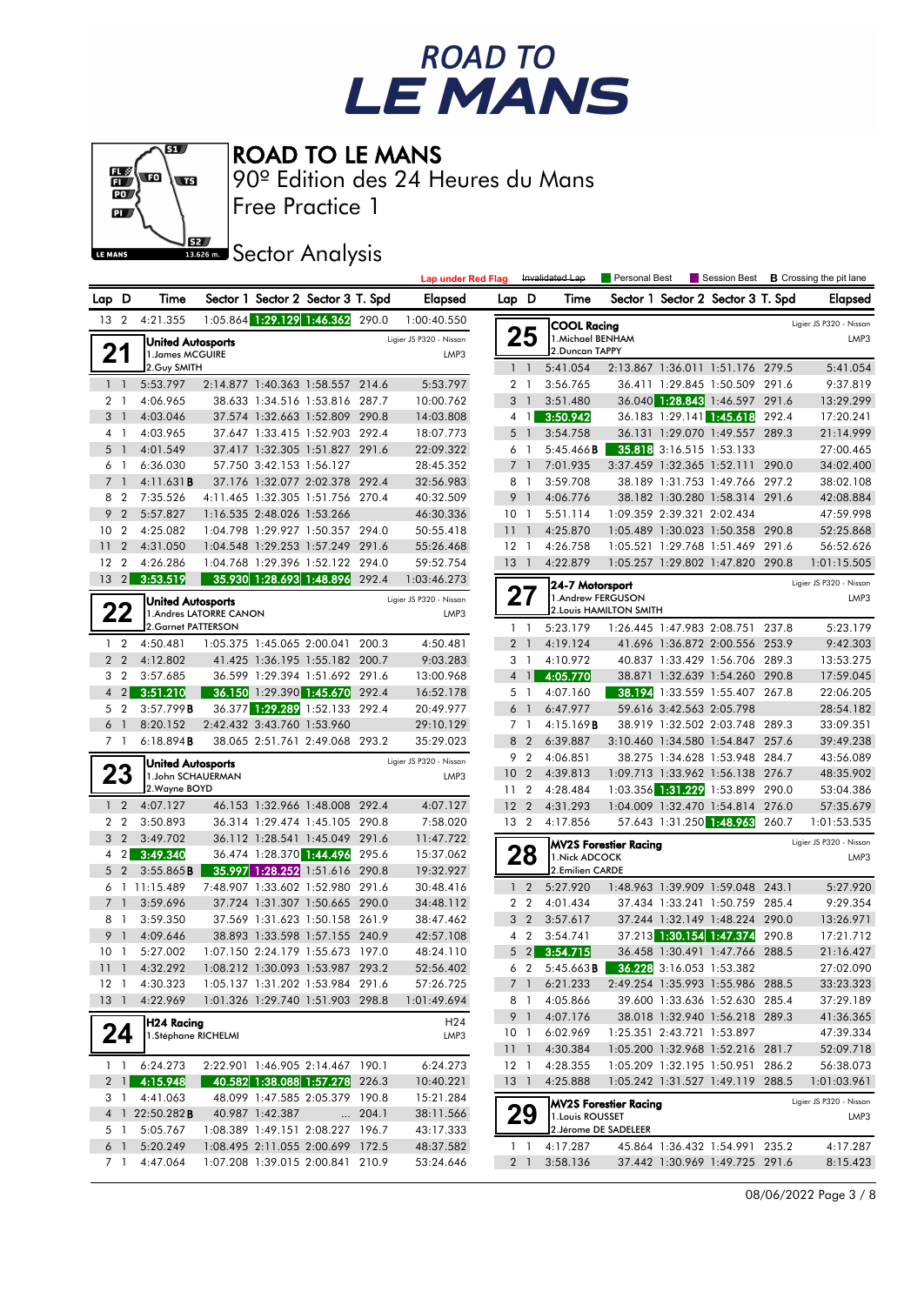



Free Practice 1 90º Edition des 24 Heures du Mans

**J**BEZ Sector Analysis

| Lap D<br>Sector 1 Sector 2 Sector 3 T. Spd<br>Lap D<br>Sector 1 Sector 2 Sector 3 T. Spd<br>Time<br>Elapsed<br>Time<br>Elapsed<br>3:55.055<br>36.357 1:30.149 1:48.549 293.2<br>4:07.253<br>38.729 1:32.211 1:56.313 291.6<br>12:10.478<br>34:00.454<br>3<br>$\overline{1}$<br>7 1<br>35.628 1:29.620 1:48.546 292.4<br>4:00.967<br>37.123 1:31.506 1:52.338 290.0<br>38:01.421<br>$\mathbf{1}$<br>3:53.789<br>16:04.267<br>8<br>$\overline{1}$<br>4<br>36.877 1:29.727 1:48.063 293.2<br>9 1 10:02.368<br>37.873 7:04.334 2:20.161 292.4<br>3:54.667<br>19:58.934<br>48:03.789<br>5 1<br>3:53.922<br>36.275 1:29.556 1:48.091 292.4<br>1:08.354 1:33.959 1:53.779 255.1<br>6<br>23:52.856<br>$10-1$<br>4:36.092<br>52:39.881<br>$\overline{1}$<br>6:05.298B<br>38.389 3:14.672 2:12.237<br>7 1<br>29:58.154<br>4:32.583<br>1:07.046 1:33.203 1:52.334 266.5<br>57:12.464<br>11 <sub>1</sub><br>1:06.550 1:31.371 1:53.093 292.4<br>8 2<br>6:12.723<br>2:49.312 1:32.504 1:50.907 278.1<br>36:10.877<br>$12-1$<br>4:31.014<br>1:01:43.478<br>3:57.558<br>9 2<br>37.326 1:30.677 1:49.555 285.4<br>40:08.435<br>Ligier JS P320 - Nissan<br><b>Team Virage</b><br>33<br>10 <sub>2</sub><br>4:34.052<br>53.916 1:44.909 1:55.227 180.0<br>44:42.487<br>1.Rob HODES<br>2.lan RODRIGUEZ<br>11 <sub>2</sub><br>4:27.221<br>1:04.439 1:30.096 1:52.686 289.3<br>49:09.708<br>12 <sub>2</sub><br>4:32.593<br>1:07.866 1:31.598 1:53.129 292.4<br>5:10.954<br>1:30.306 1:39.108 2:01.540 218.1<br>5:10.954<br>53:42.301<br>$1\quad$<br>4:26.272<br>1:05.456 1:30.357 1:50.459 292.4<br>$13 \quad 2$<br>58:08.573<br>2 <sub>1</sub><br>4:04.757<br>38.151 1:32.837 1:53.769 288.5<br>9:15.711<br>$14 \quad 2$<br>4:05.360<br>38.420 1:31.114 1:55.826 290.0<br>4:00.948<br>1:02:13.933<br>3 1<br>37.397 1:32.622 1:50.929 271.1<br>13:16.659<br>4 <sup>1</sup><br>3:58.107<br>37.024 1:31.278 1:49.805 289.3<br>17:14.766<br>Ligier JS P320 - Nissan<br> Frikadelli Racing Team<br><b>30</b><br>37.282 1:44.827 1:50.942 284.7<br>21:27.817<br>5 1<br>4:13.051<br>1.Klaus ABBELEN<br>LMP3<br>2.Felipe LASER<br>27:39.001<br>6:11.184<br>38.095 3:41.064 1:52.025<br>6 1<br>1:36.481 1:42.020 1:58.186 246.4<br>5:16.687<br>$1\quad2$<br>5:16.687<br>3:58.339<br>37.380 1:31.417 1:49.542 289.3<br>31:37.340<br>7 1<br>2 <sub>2</sub><br>4:00.895<br>38.866 1:32.393 1:49.636 269.8<br>9:17.582<br>8 1<br>4:01.493<br>37.071 1:32.147 1:52.275 288.5<br>35:38.833<br>3:55.287<br>36.329 1:31.187 1:47.771 291.6<br>13:12.869<br>3 <sub>2</sub><br>9 1<br>4:01.895<br>40.381 1:32.376 1:49.138 289.3<br>39:40.728<br>$4 \quad 2$<br>3:53.558<br>36.345 1:30.333 1:46.880<br>291.6<br>37.744 1:33.521 2:02.885 286.9<br>17:06.427<br>$10-1$<br>4:14.150B<br>43:54.878<br>5 <sub>2</sub><br>3:54.599<br>6:32.962<br>3:07.620 1:32.724 1:52.618 289.3<br>36.485 1:30.709 1:47.405 289.3<br>21:01.026<br>11 <sub>2</sub><br>50:27.840<br>36.443 2:50.110 1:47.605 158.6<br>1:04.741 1:29.727 1:49.793 288.5<br>6<br>$\overline{2}$<br>5:14.158<br>26:15.184<br>12 <sub>2</sub><br>4:24.261<br>54:52.101<br>37.526 1:39.882 1:56.778 284.7<br>30:29.370<br>13 2<br>4:20.128<br>1:04.716 1:29.605 1:45.807 289.3<br>7 <sub>2</sub><br>4:14.186B<br>59:12.229<br>8<br>$\overline{1}$<br>7:05.970<br>3:34.608 1:33.949 1:57.413 289.3<br>37:35.340<br>$14 \quad 2$<br>3:49.796<br>35.784 1:28.902 1:45.110 288.5<br>1:03:02.025<br>9 1<br>4:14.110<br>38.322 1:32.786 2:03.002 291.6<br>41:49.450<br>Audi R8 LMS GT3 EVO II<br>Team WRT<br>1:17.495 2:46.659 2:01.553<br>34<br>10<br>$\overline{1}$<br>6:05.707<br>47:55.157<br>1. Maxime ROBIN<br>2.Arnold ROBIN<br>4:39.252<br>1:05.842 1:32.163 2:01.247 290.0<br>52:34.409<br>$11-1$<br>$12-1$<br>5:30.320<br>1:05.629 2:28.535 1:56.156 291.6<br>58:04.729<br>6:02.521<br>6:02.521<br>$1\quad$<br>4:04.331<br>13 1<br>4:09.646<br>41.852 1:32.799 1:54.995 267.8<br>1:02:14.375<br>2 <sub>1</sub><br>10:06.852<br>3 1<br>4:02.876<br>14:09.728<br>Ligier JS P320 - Nissan<br><b>AF Corse</b><br>31<br>4:03.346<br>18:13.074<br>4 1<br>1.Mark KVAMME<br>LMP3<br>2.Trenton ESTEP<br>5 <sub>1</sub><br>4:03.081<br>22:16.155<br>$\overline{2}$<br>5:29.145B 1:47.418 1:38.653 2:03.074 256.4<br>5:29.145<br>6:36.427B<br>28:52.582<br>$\mathbf{1}$<br>6 1<br>2 <sub>2</sub><br>7:21.258<br>3:54.656 1:34.061 1:52.541<br>288.5<br>12:50.403<br>6:43.633<br>35:36.215<br>7 1<br>3 <sub>2</sub><br>4:00.014<br>37.658 1:31.278 1:51.078 290.8<br>16:50.417<br>8 1<br>4:03.018<br>39:39.233<br>4 <sup>2</sup><br>3:58.241<br>38.382 1:30.478 1:49.381 292.4<br>20:48.658<br>9 1<br>4:11.231<br>43:50.464<br>$\overline{2}$<br>36.399 2:39.863 1:49.391 239.9<br>5<br>5:05.653<br>25:54.311<br>10 <sup>°</sup><br>4:51.550<br>48:42.014<br>$\overline{1}$<br>6 <sub>2</sub><br>36.934 2:03.437 1:47.652<br>4:28.023<br>264.5<br>30:22.334<br>$11-1$<br>4:32.849<br>53:14.863 |
|--------------------------------------------------------------------------------------------------------------------------------------------------------------------------------------------------------------------------------------------------------------------------------------------------------------------------------------------------------------------------------------------------------------------------------------------------------------------------------------------------------------------------------------------------------------------------------------------------------------------------------------------------------------------------------------------------------------------------------------------------------------------------------------------------------------------------------------------------------------------------------------------------------------------------------------------------------------------------------------------------------------------------------------------------------------------------------------------------------------------------------------------------------------------------------------------------------------------------------------------------------------------------------------------------------------------------------------------------------------------------------------------------------------------------------------------------------------------------------------------------------------------------------------------------------------------------------------------------------------------------------------------------------------------------------------------------------------------------------------------------------------------------------------------------------------------------------------------------------------------------------------------------------------------------------------------------------------------------------------------------------------------------------------------------------------------------------------------------------------------------------------------------------------------------------------------------------------------------------------------------------------------------------------------------------------------------------------------------------------------------------------------------------------------------------------------------------------------------------------------------------------------------------------------------------------------------------------------------------------------------------------------------------------------------------------------------------------------------------------------------------------------------------------------------------------------------------------------------------------------------------------------------------------------------------------------------------------------------------------------------------------------------------------------------------------------------------------------------------------------------------------------------------------------------------------------------------------------------------------------------------------------------------------------------------------------------------------------------------------------------------------------------------------------------------------------------------------------------------------------------------------------------------------------------------------------------------------------------------------------------------------------------------------------------------------------------------------------------------------------------------------------------------------------------------------------------------------------------------------------------------------------------------------------------------------------------------------------------------------------------------------------------------------------------------------------------------------------------------------------------------------------------------------------------------------------------------------------------------------------------------------------------------------------------------------------------------------------------------------------------------------------------------------------------------------------------------------------------------------------------------------------------------------------------------------------------------------------------------------------------------------------------------------------------------------------------------------------------------------------------------------------------------------------------------------------------------------------------------------------------------------------------------|
|                                                                                                                                                                                                                                                                                                                                                                                                                                                                                                                                                                                                                                                                                                                                                                                                                                                                                                                                                                                                                                                                                                                                                                                                                                                                                                                                                                                                                                                                                                                                                                                                                                                                                                                                                                                                                                                                                                                                                                                                                                                                                                                                                                                                                                                                                                                                                                                                                                                                                                                                                                                                                                                                                                                                                                                                                                                                                                                                                                                                                                                                                                                                                                                                                                                                                                                                                                                                                                                                                                                                                                                                                                                                                                                                                                                                                                                                                                                                                                                                                                                                                                                                                                                                                                                                                                                                                                                                                                                                                                                                                                                                                                                                                                                                                                                                                                                                                                        |
|                                                                                                                                                                                                                                                                                                                                                                                                                                                                                                                                                                                                                                                                                                                                                                                                                                                                                                                                                                                                                                                                                                                                                                                                                                                                                                                                                                                                                                                                                                                                                                                                                                                                                                                                                                                                                                                                                                                                                                                                                                                                                                                                                                                                                                                                                                                                                                                                                                                                                                                                                                                                                                                                                                                                                                                                                                                                                                                                                                                                                                                                                                                                                                                                                                                                                                                                                                                                                                                                                                                                                                                                                                                                                                                                                                                                                                                                                                                                                                                                                                                                                                                                                                                                                                                                                                                                                                                                                                                                                                                                                                                                                                                                                                                                                                                                                                                                                                        |
|                                                                                                                                                                                                                                                                                                                                                                                                                                                                                                                                                                                                                                                                                                                                                                                                                                                                                                                                                                                                                                                                                                                                                                                                                                                                                                                                                                                                                                                                                                                                                                                                                                                                                                                                                                                                                                                                                                                                                                                                                                                                                                                                                                                                                                                                                                                                                                                                                                                                                                                                                                                                                                                                                                                                                                                                                                                                                                                                                                                                                                                                                                                                                                                                                                                                                                                                                                                                                                                                                                                                                                                                                                                                                                                                                                                                                                                                                                                                                                                                                                                                                                                                                                                                                                                                                                                                                                                                                                                                                                                                                                                                                                                                                                                                                                                                                                                                                                        |
|                                                                                                                                                                                                                                                                                                                                                                                                                                                                                                                                                                                                                                                                                                                                                                                                                                                                                                                                                                                                                                                                                                                                                                                                                                                                                                                                                                                                                                                                                                                                                                                                                                                                                                                                                                                                                                                                                                                                                                                                                                                                                                                                                                                                                                                                                                                                                                                                                                                                                                                                                                                                                                                                                                                                                                                                                                                                                                                                                                                                                                                                                                                                                                                                                                                                                                                                                                                                                                                                                                                                                                                                                                                                                                                                                                                                                                                                                                                                                                                                                                                                                                                                                                                                                                                                                                                                                                                                                                                                                                                                                                                                                                                                                                                                                                                                                                                                                                        |
|                                                                                                                                                                                                                                                                                                                                                                                                                                                                                                                                                                                                                                                                                                                                                                                                                                                                                                                                                                                                                                                                                                                                                                                                                                                                                                                                                                                                                                                                                                                                                                                                                                                                                                                                                                                                                                                                                                                                                                                                                                                                                                                                                                                                                                                                                                                                                                                                                                                                                                                                                                                                                                                                                                                                                                                                                                                                                                                                                                                                                                                                                                                                                                                                                                                                                                                                                                                                                                                                                                                                                                                                                                                                                                                                                                                                                                                                                                                                                                                                                                                                                                                                                                                                                                                                                                                                                                                                                                                                                                                                                                                                                                                                                                                                                                                                                                                                                                        |
|                                                                                                                                                                                                                                                                                                                                                                                                                                                                                                                                                                                                                                                                                                                                                                                                                                                                                                                                                                                                                                                                                                                                                                                                                                                                                                                                                                                                                                                                                                                                                                                                                                                                                                                                                                                                                                                                                                                                                                                                                                                                                                                                                                                                                                                                                                                                                                                                                                                                                                                                                                                                                                                                                                                                                                                                                                                                                                                                                                                                                                                                                                                                                                                                                                                                                                                                                                                                                                                                                                                                                                                                                                                                                                                                                                                                                                                                                                                                                                                                                                                                                                                                                                                                                                                                                                                                                                                                                                                                                                                                                                                                                                                                                                                                                                                                                                                                                                        |
|                                                                                                                                                                                                                                                                                                                                                                                                                                                                                                                                                                                                                                                                                                                                                                                                                                                                                                                                                                                                                                                                                                                                                                                                                                                                                                                                                                                                                                                                                                                                                                                                                                                                                                                                                                                                                                                                                                                                                                                                                                                                                                                                                                                                                                                                                                                                                                                                                                                                                                                                                                                                                                                                                                                                                                                                                                                                                                                                                                                                                                                                                                                                                                                                                                                                                                                                                                                                                                                                                                                                                                                                                                                                                                                                                                                                                                                                                                                                                                                                                                                                                                                                                                                                                                                                                                                                                                                                                                                                                                                                                                                                                                                                                                                                                                                                                                                                                                        |
|                                                                                                                                                                                                                                                                                                                                                                                                                                                                                                                                                                                                                                                                                                                                                                                                                                                                                                                                                                                                                                                                                                                                                                                                                                                                                                                                                                                                                                                                                                                                                                                                                                                                                                                                                                                                                                                                                                                                                                                                                                                                                                                                                                                                                                                                                                                                                                                                                                                                                                                                                                                                                                                                                                                                                                                                                                                                                                                                                                                                                                                                                                                                                                                                                                                                                                                                                                                                                                                                                                                                                                                                                                                                                                                                                                                                                                                                                                                                                                                                                                                                                                                                                                                                                                                                                                                                                                                                                                                                                                                                                                                                                                                                                                                                                                                                                                                                                                        |
|                                                                                                                                                                                                                                                                                                                                                                                                                                                                                                                                                                                                                                                                                                                                                                                                                                                                                                                                                                                                                                                                                                                                                                                                                                                                                                                                                                                                                                                                                                                                                                                                                                                                                                                                                                                                                                                                                                                                                                                                                                                                                                                                                                                                                                                                                                                                                                                                                                                                                                                                                                                                                                                                                                                                                                                                                                                                                                                                                                                                                                                                                                                                                                                                                                                                                                                                                                                                                                                                                                                                                                                                                                                                                                                                                                                                                                                                                                                                                                                                                                                                                                                                                                                                                                                                                                                                                                                                                                                                                                                                                                                                                                                                                                                                                                                                                                                                                                        |
|                                                                                                                                                                                                                                                                                                                                                                                                                                                                                                                                                                                                                                                                                                                                                                                                                                                                                                                                                                                                                                                                                                                                                                                                                                                                                                                                                                                                                                                                                                                                                                                                                                                                                                                                                                                                                                                                                                                                                                                                                                                                                                                                                                                                                                                                                                                                                                                                                                                                                                                                                                                                                                                                                                                                                                                                                                                                                                                                                                                                                                                                                                                                                                                                                                                                                                                                                                                                                                                                                                                                                                                                                                                                                                                                                                                                                                                                                                                                                                                                                                                                                                                                                                                                                                                                                                                                                                                                                                                                                                                                                                                                                                                                                                                                                                                                                                                                                                        |
|                                                                                                                                                                                                                                                                                                                                                                                                                                                                                                                                                                                                                                                                                                                                                                                                                                                                                                                                                                                                                                                                                                                                                                                                                                                                                                                                                                                                                                                                                                                                                                                                                                                                                                                                                                                                                                                                                                                                                                                                                                                                                                                                                                                                                                                                                                                                                                                                                                                                                                                                                                                                                                                                                                                                                                                                                                                                                                                                                                                                                                                                                                                                                                                                                                                                                                                                                                                                                                                                                                                                                                                                                                                                                                                                                                                                                                                                                                                                                                                                                                                                                                                                                                                                                                                                                                                                                                                                                                                                                                                                                                                                                                                                                                                                                                                                                                                                                                        |
|                                                                                                                                                                                                                                                                                                                                                                                                                                                                                                                                                                                                                                                                                                                                                                                                                                                                                                                                                                                                                                                                                                                                                                                                                                                                                                                                                                                                                                                                                                                                                                                                                                                                                                                                                                                                                                                                                                                                                                                                                                                                                                                                                                                                                                                                                                                                                                                                                                                                                                                                                                                                                                                                                                                                                                                                                                                                                                                                                                                                                                                                                                                                                                                                                                                                                                                                                                                                                                                                                                                                                                                                                                                                                                                                                                                                                                                                                                                                                                                                                                                                                                                                                                                                                                                                                                                                                                                                                                                                                                                                                                                                                                                                                                                                                                                                                                                                                                        |
|                                                                                                                                                                                                                                                                                                                                                                                                                                                                                                                                                                                                                                                                                                                                                                                                                                                                                                                                                                                                                                                                                                                                                                                                                                                                                                                                                                                                                                                                                                                                                                                                                                                                                                                                                                                                                                                                                                                                                                                                                                                                                                                                                                                                                                                                                                                                                                                                                                                                                                                                                                                                                                                                                                                                                                                                                                                                                                                                                                                                                                                                                                                                                                                                                                                                                                                                                                                                                                                                                                                                                                                                                                                                                                                                                                                                                                                                                                                                                                                                                                                                                                                                                                                                                                                                                                                                                                                                                                                                                                                                                                                                                                                                                                                                                                                                                                                                                                        |
|                                                                                                                                                                                                                                                                                                                                                                                                                                                                                                                                                                                                                                                                                                                                                                                                                                                                                                                                                                                                                                                                                                                                                                                                                                                                                                                                                                                                                                                                                                                                                                                                                                                                                                                                                                                                                                                                                                                                                                                                                                                                                                                                                                                                                                                                                                                                                                                                                                                                                                                                                                                                                                                                                                                                                                                                                                                                                                                                                                                                                                                                                                                                                                                                                                                                                                                                                                                                                                                                                                                                                                                                                                                                                                                                                                                                                                                                                                                                                                                                                                                                                                                                                                                                                                                                                                                                                                                                                                                                                                                                                                                                                                                                                                                                                                                                                                                                                                        |
|                                                                                                                                                                                                                                                                                                                                                                                                                                                                                                                                                                                                                                                                                                                                                                                                                                                                                                                                                                                                                                                                                                                                                                                                                                                                                                                                                                                                                                                                                                                                                                                                                                                                                                                                                                                                                                                                                                                                                                                                                                                                                                                                                                                                                                                                                                                                                                                                                                                                                                                                                                                                                                                                                                                                                                                                                                                                                                                                                                                                                                                                                                                                                                                                                                                                                                                                                                                                                                                                                                                                                                                                                                                                                                                                                                                                                                                                                                                                                                                                                                                                                                                                                                                                                                                                                                                                                                                                                                                                                                                                                                                                                                                                                                                                                                                                                                                                                                        |
|                                                                                                                                                                                                                                                                                                                                                                                                                                                                                                                                                                                                                                                                                                                                                                                                                                                                                                                                                                                                                                                                                                                                                                                                                                                                                                                                                                                                                                                                                                                                                                                                                                                                                                                                                                                                                                                                                                                                                                                                                                                                                                                                                                                                                                                                                                                                                                                                                                                                                                                                                                                                                                                                                                                                                                                                                                                                                                                                                                                                                                                                                                                                                                                                                                                                                                                                                                                                                                                                                                                                                                                                                                                                                                                                                                                                                                                                                                                                                                                                                                                                                                                                                                                                                                                                                                                                                                                                                                                                                                                                                                                                                                                                                                                                                                                                                                                                                                        |
|                                                                                                                                                                                                                                                                                                                                                                                                                                                                                                                                                                                                                                                                                                                                                                                                                                                                                                                                                                                                                                                                                                                                                                                                                                                                                                                                                                                                                                                                                                                                                                                                                                                                                                                                                                                                                                                                                                                                                                                                                                                                                                                                                                                                                                                                                                                                                                                                                                                                                                                                                                                                                                                                                                                                                                                                                                                                                                                                                                                                                                                                                                                                                                                                                                                                                                                                                                                                                                                                                                                                                                                                                                                                                                                                                                                                                                                                                                                                                                                                                                                                                                                                                                                                                                                                                                                                                                                                                                                                                                                                                                                                                                                                                                                                                                                                                                                                                                        |
|                                                                                                                                                                                                                                                                                                                                                                                                                                                                                                                                                                                                                                                                                                                                                                                                                                                                                                                                                                                                                                                                                                                                                                                                                                                                                                                                                                                                                                                                                                                                                                                                                                                                                                                                                                                                                                                                                                                                                                                                                                                                                                                                                                                                                                                                                                                                                                                                                                                                                                                                                                                                                                                                                                                                                                                                                                                                                                                                                                                                                                                                                                                                                                                                                                                                                                                                                                                                                                                                                                                                                                                                                                                                                                                                                                                                                                                                                                                                                                                                                                                                                                                                                                                                                                                                                                                                                                                                                                                                                                                                                                                                                                                                                                                                                                                                                                                                                                        |
|                                                                                                                                                                                                                                                                                                                                                                                                                                                                                                                                                                                                                                                                                                                                                                                                                                                                                                                                                                                                                                                                                                                                                                                                                                                                                                                                                                                                                                                                                                                                                                                                                                                                                                                                                                                                                                                                                                                                                                                                                                                                                                                                                                                                                                                                                                                                                                                                                                                                                                                                                                                                                                                                                                                                                                                                                                                                                                                                                                                                                                                                                                                                                                                                                                                                                                                                                                                                                                                                                                                                                                                                                                                                                                                                                                                                                                                                                                                                                                                                                                                                                                                                                                                                                                                                                                                                                                                                                                                                                                                                                                                                                                                                                                                                                                                                                                                                                                        |
|                                                                                                                                                                                                                                                                                                                                                                                                                                                                                                                                                                                                                                                                                                                                                                                                                                                                                                                                                                                                                                                                                                                                                                                                                                                                                                                                                                                                                                                                                                                                                                                                                                                                                                                                                                                                                                                                                                                                                                                                                                                                                                                                                                                                                                                                                                                                                                                                                                                                                                                                                                                                                                                                                                                                                                                                                                                                                                                                                                                                                                                                                                                                                                                                                                                                                                                                                                                                                                                                                                                                                                                                                                                                                                                                                                                                                                                                                                                                                                                                                                                                                                                                                                                                                                                                                                                                                                                                                                                                                                                                                                                                                                                                                                                                                                                                                                                                                                        |
|                                                                                                                                                                                                                                                                                                                                                                                                                                                                                                                                                                                                                                                                                                                                                                                                                                                                                                                                                                                                                                                                                                                                                                                                                                                                                                                                                                                                                                                                                                                                                                                                                                                                                                                                                                                                                                                                                                                                                                                                                                                                                                                                                                                                                                                                                                                                                                                                                                                                                                                                                                                                                                                                                                                                                                                                                                                                                                                                                                                                                                                                                                                                                                                                                                                                                                                                                                                                                                                                                                                                                                                                                                                                                                                                                                                                                                                                                                                                                                                                                                                                                                                                                                                                                                                                                                                                                                                                                                                                                                                                                                                                                                                                                                                                                                                                                                                                                                        |
|                                                                                                                                                                                                                                                                                                                                                                                                                                                                                                                                                                                                                                                                                                                                                                                                                                                                                                                                                                                                                                                                                                                                                                                                                                                                                                                                                                                                                                                                                                                                                                                                                                                                                                                                                                                                                                                                                                                                                                                                                                                                                                                                                                                                                                                                                                                                                                                                                                                                                                                                                                                                                                                                                                                                                                                                                                                                                                                                                                                                                                                                                                                                                                                                                                                                                                                                                                                                                                                                                                                                                                                                                                                                                                                                                                                                                                                                                                                                                                                                                                                                                                                                                                                                                                                                                                                                                                                                                                                                                                                                                                                                                                                                                                                                                                                                                                                                                                        |
|                                                                                                                                                                                                                                                                                                                                                                                                                                                                                                                                                                                                                                                                                                                                                                                                                                                                                                                                                                                                                                                                                                                                                                                                                                                                                                                                                                                                                                                                                                                                                                                                                                                                                                                                                                                                                                                                                                                                                                                                                                                                                                                                                                                                                                                                                                                                                                                                                                                                                                                                                                                                                                                                                                                                                                                                                                                                                                                                                                                                                                                                                                                                                                                                                                                                                                                                                                                                                                                                                                                                                                                                                                                                                                                                                                                                                                                                                                                                                                                                                                                                                                                                                                                                                                                                                                                                                                                                                                                                                                                                                                                                                                                                                                                                                                                                                                                                                                        |
|                                                                                                                                                                                                                                                                                                                                                                                                                                                                                                                                                                                                                                                                                                                                                                                                                                                                                                                                                                                                                                                                                                                                                                                                                                                                                                                                                                                                                                                                                                                                                                                                                                                                                                                                                                                                                                                                                                                                                                                                                                                                                                                                                                                                                                                                                                                                                                                                                                                                                                                                                                                                                                                                                                                                                                                                                                                                                                                                                                                                                                                                                                                                                                                                                                                                                                                                                                                                                                                                                                                                                                                                                                                                                                                                                                                                                                                                                                                                                                                                                                                                                                                                                                                                                                                                                                                                                                                                                                                                                                                                                                                                                                                                                                                                                                                                                                                                                                        |
|                                                                                                                                                                                                                                                                                                                                                                                                                                                                                                                                                                                                                                                                                                                                                                                                                                                                                                                                                                                                                                                                                                                                                                                                                                                                                                                                                                                                                                                                                                                                                                                                                                                                                                                                                                                                                                                                                                                                                                                                                                                                                                                                                                                                                                                                                                                                                                                                                                                                                                                                                                                                                                                                                                                                                                                                                                                                                                                                                                                                                                                                                                                                                                                                                                                                                                                                                                                                                                                                                                                                                                                                                                                                                                                                                                                                                                                                                                                                                                                                                                                                                                                                                                                                                                                                                                                                                                                                                                                                                                                                                                                                                                                                                                                                                                                                                                                                                                        |
|                                                                                                                                                                                                                                                                                                                                                                                                                                                                                                                                                                                                                                                                                                                                                                                                                                                                                                                                                                                                                                                                                                                                                                                                                                                                                                                                                                                                                                                                                                                                                                                                                                                                                                                                                                                                                                                                                                                                                                                                                                                                                                                                                                                                                                                                                                                                                                                                                                                                                                                                                                                                                                                                                                                                                                                                                                                                                                                                                                                                                                                                                                                                                                                                                                                                                                                                                                                                                                                                                                                                                                                                                                                                                                                                                                                                                                                                                                                                                                                                                                                                                                                                                                                                                                                                                                                                                                                                                                                                                                                                                                                                                                                                                                                                                                                                                                                                                                        |
|                                                                                                                                                                                                                                                                                                                                                                                                                                                                                                                                                                                                                                                                                                                                                                                                                                                                                                                                                                                                                                                                                                                                                                                                                                                                                                                                                                                                                                                                                                                                                                                                                                                                                                                                                                                                                                                                                                                                                                                                                                                                                                                                                                                                                                                                                                                                                                                                                                                                                                                                                                                                                                                                                                                                                                                                                                                                                                                                                                                                                                                                                                                                                                                                                                                                                                                                                                                                                                                                                                                                                                                                                                                                                                                                                                                                                                                                                                                                                                                                                                                                                                                                                                                                                                                                                                                                                                                                                                                                                                                                                                                                                                                                                                                                                                                                                                                                                                        |
|                                                                                                                                                                                                                                                                                                                                                                                                                                                                                                                                                                                                                                                                                                                                                                                                                                                                                                                                                                                                                                                                                                                                                                                                                                                                                                                                                                                                                                                                                                                                                                                                                                                                                                                                                                                                                                                                                                                                                                                                                                                                                                                                                                                                                                                                                                                                                                                                                                                                                                                                                                                                                                                                                                                                                                                                                                                                                                                                                                                                                                                                                                                                                                                                                                                                                                                                                                                                                                                                                                                                                                                                                                                                                                                                                                                                                                                                                                                                                                                                                                                                                                                                                                                                                                                                                                                                                                                                                                                                                                                                                                                                                                                                                                                                                                                                                                                                                                        |
|                                                                                                                                                                                                                                                                                                                                                                                                                                                                                                                                                                                                                                                                                                                                                                                                                                                                                                                                                                                                                                                                                                                                                                                                                                                                                                                                                                                                                                                                                                                                                                                                                                                                                                                                                                                                                                                                                                                                                                                                                                                                                                                                                                                                                                                                                                                                                                                                                                                                                                                                                                                                                                                                                                                                                                                                                                                                                                                                                                                                                                                                                                                                                                                                                                                                                                                                                                                                                                                                                                                                                                                                                                                                                                                                                                                                                                                                                                                                                                                                                                                                                                                                                                                                                                                                                                                                                                                                                                                                                                                                                                                                                                                                                                                                                                                                                                                                                                        |
|                                                                                                                                                                                                                                                                                                                                                                                                                                                                                                                                                                                                                                                                                                                                                                                                                                                                                                                                                                                                                                                                                                                                                                                                                                                                                                                                                                                                                                                                                                                                                                                                                                                                                                                                                                                                                                                                                                                                                                                                                                                                                                                                                                                                                                                                                                                                                                                                                                                                                                                                                                                                                                                                                                                                                                                                                                                                                                                                                                                                                                                                                                                                                                                                                                                                                                                                                                                                                                                                                                                                                                                                                                                                                                                                                                                                                                                                                                                                                                                                                                                                                                                                                                                                                                                                                                                                                                                                                                                                                                                                                                                                                                                                                                                                                                                                                                                                                                        |
|                                                                                                                                                                                                                                                                                                                                                                                                                                                                                                                                                                                                                                                                                                                                                                                                                                                                                                                                                                                                                                                                                                                                                                                                                                                                                                                                                                                                                                                                                                                                                                                                                                                                                                                                                                                                                                                                                                                                                                                                                                                                                                                                                                                                                                                                                                                                                                                                                                                                                                                                                                                                                                                                                                                                                                                                                                                                                                                                                                                                                                                                                                                                                                                                                                                                                                                                                                                                                                                                                                                                                                                                                                                                                                                                                                                                                                                                                                                                                                                                                                                                                                                                                                                                                                                                                                                                                                                                                                                                                                                                                                                                                                                                                                                                                                                                                                                                                                        |
|                                                                                                                                                                                                                                                                                                                                                                                                                                                                                                                                                                                                                                                                                                                                                                                                                                                                                                                                                                                                                                                                                                                                                                                                                                                                                                                                                                                                                                                                                                                                                                                                                                                                                                                                                                                                                                                                                                                                                                                                                                                                                                                                                                                                                                                                                                                                                                                                                                                                                                                                                                                                                                                                                                                                                                                                                                                                                                                                                                                                                                                                                                                                                                                                                                                                                                                                                                                                                                                                                                                                                                                                                                                                                                                                                                                                                                                                                                                                                                                                                                                                                                                                                                                                                                                                                                                                                                                                                                                                                                                                                                                                                                                                                                                                                                                                                                                                                                        |
|                                                                                                                                                                                                                                                                                                                                                                                                                                                                                                                                                                                                                                                                                                                                                                                                                                                                                                                                                                                                                                                                                                                                                                                                                                                                                                                                                                                                                                                                                                                                                                                                                                                                                                                                                                                                                                                                                                                                                                                                                                                                                                                                                                                                                                                                                                                                                                                                                                                                                                                                                                                                                                                                                                                                                                                                                                                                                                                                                                                                                                                                                                                                                                                                                                                                                                                                                                                                                                                                                                                                                                                                                                                                                                                                                                                                                                                                                                                                                                                                                                                                                                                                                                                                                                                                                                                                                                                                                                                                                                                                                                                                                                                                                                                                                                                                                                                                                                        |
|                                                                                                                                                                                                                                                                                                                                                                                                                                                                                                                                                                                                                                                                                                                                                                                                                                                                                                                                                                                                                                                                                                                                                                                                                                                                                                                                                                                                                                                                                                                                                                                                                                                                                                                                                                                                                                                                                                                                                                                                                                                                                                                                                                                                                                                                                                                                                                                                                                                                                                                                                                                                                                                                                                                                                                                                                                                                                                                                                                                                                                                                                                                                                                                                                                                                                                                                                                                                                                                                                                                                                                                                                                                                                                                                                                                                                                                                                                                                                                                                                                                                                                                                                                                                                                                                                                                                                                                                                                                                                                                                                                                                                                                                                                                                                                                                                                                                                                        |
|                                                                                                                                                                                                                                                                                                                                                                                                                                                                                                                                                                                                                                                                                                                                                                                                                                                                                                                                                                                                                                                                                                                                                                                                                                                                                                                                                                                                                                                                                                                                                                                                                                                                                                                                                                                                                                                                                                                                                                                                                                                                                                                                                                                                                                                                                                                                                                                                                                                                                                                                                                                                                                                                                                                                                                                                                                                                                                                                                                                                                                                                                                                                                                                                                                                                                                                                                                                                                                                                                                                                                                                                                                                                                                                                                                                                                                                                                                                                                                                                                                                                                                                                                                                                                                                                                                                                                                                                                                                                                                                                                                                                                                                                                                                                                                                                                                                                                                        |
|                                                                                                                                                                                                                                                                                                                                                                                                                                                                                                                                                                                                                                                                                                                                                                                                                                                                                                                                                                                                                                                                                                                                                                                                                                                                                                                                                                                                                                                                                                                                                                                                                                                                                                                                                                                                                                                                                                                                                                                                                                                                                                                                                                                                                                                                                                                                                                                                                                                                                                                                                                                                                                                                                                                                                                                                                                                                                                                                                                                                                                                                                                                                                                                                                                                                                                                                                                                                                                                                                                                                                                                                                                                                                                                                                                                                                                                                                                                                                                                                                                                                                                                                                                                                                                                                                                                                                                                                                                                                                                                                                                                                                                                                                                                                                                                                                                                                                                        |
|                                                                                                                                                                                                                                                                                                                                                                                                                                                                                                                                                                                                                                                                                                                                                                                                                                                                                                                                                                                                                                                                                                                                                                                                                                                                                                                                                                                                                                                                                                                                                                                                                                                                                                                                                                                                                                                                                                                                                                                                                                                                                                                                                                                                                                                                                                                                                                                                                                                                                                                                                                                                                                                                                                                                                                                                                                                                                                                                                                                                                                                                                                                                                                                                                                                                                                                                                                                                                                                                                                                                                                                                                                                                                                                                                                                                                                                                                                                                                                                                                                                                                                                                                                                                                                                                                                                                                                                                                                                                                                                                                                                                                                                                                                                                                                                                                                                                                                        |
| 7 <sup>2</sup><br>$12-1$<br>$4:38.754$ <b>B</b><br>57:53.617                                                                                                                                                                                                                                                                                                                                                                                                                                                                                                                                                                                                                                                                                                                                                                                                                                                                                                                                                                                                                                                                                                                                                                                                                                                                                                                                                                                                                                                                                                                                                                                                                                                                                                                                                                                                                                                                                                                                                                                                                                                                                                                                                                                                                                                                                                                                                                                                                                                                                                                                                                                                                                                                                                                                                                                                                                                                                                                                                                                                                                                                                                                                                                                                                                                                                                                                                                                                                                                                                                                                                                                                                                                                                                                                                                                                                                                                                                                                                                                                                                                                                                                                                                                                                                                                                                                                                                                                                                                                                                                                                                                                                                                                                                                                                                                                                                           |
| 36.996 1:29.673 1:49.099 292.4<br>3:55.768<br>34:18.102<br>8 2<br>36.134 1:30.872 1:54.707 290.8<br>4:01.713 <b>B</b><br>$13-1$<br>5:51.785<br>1:03:45.402                                                                                                                                                                                                                                                                                                                                                                                                                                                                                                                                                                                                                                                                                                                                                                                                                                                                                                                                                                                                                                                                                                                                                                                                                                                                                                                                                                                                                                                                                                                                                                                                                                                                                                                                                                                                                                                                                                                                                                                                                                                                                                                                                                                                                                                                                                                                                                                                                                                                                                                                                                                                                                                                                                                                                                                                                                                                                                                                                                                                                                                                                                                                                                                                                                                                                                                                                                                                                                                                                                                                                                                                                                                                                                                                                                                                                                                                                                                                                                                                                                                                                                                                                                                                                                                                                                                                                                                                                                                                                                                                                                                                                                                                                                                                             |
| 38:19.815<br>9 1<br>2:26.475 1:43.062 2:02.322 249.3<br>6:11.859<br>44:31.674                                                                                                                                                                                                                                                                                                                                                                                                                                                                                                                                                                                                                                                                                                                                                                                                                                                                                                                                                                                                                                                                                                                                                                                                                                                                                                                                                                                                                                                                                                                                                                                                                                                                                                                                                                                                                                                                                                                                                                                                                                                                                                                                                                                                                                                                                                                                                                                                                                                                                                                                                                                                                                                                                                                                                                                                                                                                                                                                                                                                                                                                                                                                                                                                                                                                                                                                                                                                                                                                                                                                                                                                                                                                                                                                                                                                                                                                                                                                                                                                                                                                                                                                                                                                                                                                                                                                                                                                                                                                                                                                                                                                                                                                                                                                                                                                                          |
| Ligier JS P320 - Nissan<br><b>CD Sport</b><br>クワ<br>4:35.581<br>1:03.083 1:34.909 1:57.589 291.6<br>49:07.255<br>10 <sub>1</sub>                                                                                                                                                                                                                                                                                                                                                                                                                                                                                                                                                                                                                                                                                                                                                                                                                                                                                                                                                                                                                                                                                                                                                                                                                                                                                                                                                                                                                                                                                                                                                                                                                                                                                                                                                                                                                                                                                                                                                                                                                                                                                                                                                                                                                                                                                                                                                                                                                                                                                                                                                                                                                                                                                                                                                                                                                                                                                                                                                                                                                                                                                                                                                                                                                                                                                                                                                                                                                                                                                                                                                                                                                                                                                                                                                                                                                                                                                                                                                                                                                                                                                                                                                                                                                                                                                                                                                                                                                                                                                                                                                                                                                                                                                                                                                                       |
| 1. Fabien MICHAL<br>J 1<br>2. Grégory GUILVERT<br>11 1 4:40.242<br>1:07.734 1:35.278 1:57.230 291.6<br>53:47.497                                                                                                                                                                                                                                                                                                                                                                                                                                                                                                                                                                                                                                                                                                                                                                                                                                                                                                                                                                                                                                                                                                                                                                                                                                                                                                                                                                                                                                                                                                                                                                                                                                                                                                                                                                                                                                                                                                                                                                                                                                                                                                                                                                                                                                                                                                                                                                                                                                                                                                                                                                                                                                                                                                                                                                                                                                                                                                                                                                                                                                                                                                                                                                                                                                                                                                                                                                                                                                                                                                                                                                                                                                                                                                                                                                                                                                                                                                                                                                                                                                                                                                                                                                                                                                                                                                                                                                                                                                                                                                                                                                                                                                                                                                                                                                                       |
| 4:35.743<br>4:40.976<br>59.514 1:39.968 2:01.494 257.0<br>4:40.976<br>$12-1$<br>1:07.418 1:34.058 1:54.267 288.5<br>58:23.240<br>$1 \quad 1$                                                                                                                                                                                                                                                                                                                                                                                                                                                                                                                                                                                                                                                                                                                                                                                                                                                                                                                                                                                                                                                                                                                                                                                                                                                                                                                                                                                                                                                                                                                                                                                                                                                                                                                                                                                                                                                                                                                                                                                                                                                                                                                                                                                                                                                                                                                                                                                                                                                                                                                                                                                                                                                                                                                                                                                                                                                                                                                                                                                                                                                                                                                                                                                                                                                                                                                                                                                                                                                                                                                                                                                                                                                                                                                                                                                                                                                                                                                                                                                                                                                                                                                                                                                                                                                                                                                                                                                                                                                                                                                                                                                                                                                                                                                                                           |
| 4:04.933<br>2 1 4:02.860<br>39.103 1:32.392 1:51.365 290.8<br>8:43.836<br>$13-1$<br>37.806 1:33.014 1:54.113 290.8<br>1:02:28.173                                                                                                                                                                                                                                                                                                                                                                                                                                                                                                                                                                                                                                                                                                                                                                                                                                                                                                                                                                                                                                                                                                                                                                                                                                                                                                                                                                                                                                                                                                                                                                                                                                                                                                                                                                                                                                                                                                                                                                                                                                                                                                                                                                                                                                                                                                                                                                                                                                                                                                                                                                                                                                                                                                                                                                                                                                                                                                                                                                                                                                                                                                                                                                                                                                                                                                                                                                                                                                                                                                                                                                                                                                                                                                                                                                                                                                                                                                                                                                                                                                                                                                                                                                                                                                                                                                                                                                                                                                                                                                                                                                                                                                                                                                                                                                      |
| 3:59.871<br>38.245 1:31.733 1:49.893 291.6<br>12:43.707<br>3 1                                                                                                                                                                                                                                                                                                                                                                                                                                                                                                                                                                                                                                                                                                                                                                                                                                                                                                                                                                                                                                                                                                                                                                                                                                                                                                                                                                                                                                                                                                                                                                                                                                                                                                                                                                                                                                                                                                                                                                                                                                                                                                                                                                                                                                                                                                                                                                                                                                                                                                                                                                                                                                                                                                                                                                                                                                                                                                                                                                                                                                                                                                                                                                                                                                                                                                                                                                                                                                                                                                                                                                                                                                                                                                                                                                                                                                                                                                                                                                                                                                                                                                                                                                                                                                                                                                                                                                                                                                                                                                                                                                                                                                                                                                                                                                                                                                         |
| Ligier JS P320 - Nissan<br>United Autosports<br>32<br>3:59.677<br>36.793 1:31.135 1:51.749 293.2<br>16:43.384<br>4 1                                                                                                                                                                                                                                                                                                                                                                                                                                                                                                                                                                                                                                                                                                                                                                                                                                                                                                                                                                                                                                                                                                                                                                                                                                                                                                                                                                                                                                                                                                                                                                                                                                                                                                                                                                                                                                                                                                                                                                                                                                                                                                                                                                                                                                                                                                                                                                                                                                                                                                                                                                                                                                                                                                                                                                                                                                                                                                                                                                                                                                                                                                                                                                                                                                                                                                                                                                                                                                                                                                                                                                                                                                                                                                                                                                                                                                                                                                                                                                                                                                                                                                                                                                                                                                                                                                                                                                                                                                                                                                                                                                                                                                                                                                                                                                                   |
| 1. Daniel SCHNEIDER<br>LMP3<br>2.Andrew MEYRICK<br>5 1 3:59.592<br>37.298 1:32.025 1:50.269 288.5<br>20:42.976                                                                                                                                                                                                                                                                                                                                                                                                                                                                                                                                                                                                                                                                                                                                                                                                                                                                                                                                                                                                                                                                                                                                                                                                                                                                                                                                                                                                                                                                                                                                                                                                                                                                                                                                                                                                                                                                                                                                                                                                                                                                                                                                                                                                                                                                                                                                                                                                                                                                                                                                                                                                                                                                                                                                                                                                                                                                                                                                                                                                                                                                                                                                                                                                                                                                                                                                                                                                                                                                                                                                                                                                                                                                                                                                                                                                                                                                                                                                                                                                                                                                                                                                                                                                                                                                                                                                                                                                                                                                                                                                                                                                                                                                                                                                                                                         |
| 4:41.010B 1:07.437 1:35.090 1:58.483 265.1<br>4:41.010<br>5:14.082B<br>37.464 2:37.462 1:59.156 276.7<br>25:57.058<br>$1\quad 2$<br>6 1                                                                                                                                                                                                                                                                                                                                                                                                                                                                                                                                                                                                                                                                                                                                                                                                                                                                                                                                                                                                                                                                                                                                                                                                                                                                                                                                                                                                                                                                                                                                                                                                                                                                                                                                                                                                                                                                                                                                                                                                                                                                                                                                                                                                                                                                                                                                                                                                                                                                                                                                                                                                                                                                                                                                                                                                                                                                                                                                                                                                                                                                                                                                                                                                                                                                                                                                                                                                                                                                                                                                                                                                                                                                                                                                                                                                                                                                                                                                                                                                                                                                                                                                                                                                                                                                                                                                                                                                                                                                                                                                                                                                                                                                                                                                                                |
| 2:25.309 1:30.520 1:47.131 286.9<br>4:10.092 1:38.334 1:58.030 273.2<br>2 <sub>2</sub><br>5:42.960<br>10:23.970<br>$7\quad2$<br>7:46.456<br>33:43.514                                                                                                                                                                                                                                                                                                                                                                                                                                                                                                                                                                                                                                                                                                                                                                                                                                                                                                                                                                                                                                                                                                                                                                                                                                                                                                                                                                                                                                                                                                                                                                                                                                                                                                                                                                                                                                                                                                                                                                                                                                                                                                                                                                                                                                                                                                                                                                                                                                                                                                                                                                                                                                                                                                                                                                                                                                                                                                                                                                                                                                                                                                                                                                                                                                                                                                                                                                                                                                                                                                                                                                                                                                                                                                                                                                                                                                                                                                                                                                                                                                                                                                                                                                                                                                                                                                                                                                                                                                                                                                                                                                                                                                                                                                                                                  |
| 36.335 1:29.718 1:47.333 292.4<br>$3\quad 2$ 3:53.386<br>4:04.481<br>14:17.356<br>8 2<br>37.635 1:33.243 1:53.603 261.9<br>37:47.995                                                                                                                                                                                                                                                                                                                                                                                                                                                                                                                                                                                                                                                                                                                                                                                                                                                                                                                                                                                                                                                                                                                                                                                                                                                                                                                                                                                                                                                                                                                                                                                                                                                                                                                                                                                                                                                                                                                                                                                                                                                                                                                                                                                                                                                                                                                                                                                                                                                                                                                                                                                                                                                                                                                                                                                                                                                                                                                                                                                                                                                                                                                                                                                                                                                                                                                                                                                                                                                                                                                                                                                                                                                                                                                                                                                                                                                                                                                                                                                                                                                                                                                                                                                                                                                                                                                                                                                                                                                                                                                                                                                                                                                                                                                                                                   |
| 4 <sub>2</sub><br>37.326 1:29.522 1:48.972 290.8<br>3:55.820<br>9 2 4:09.659<br>38.085 1:32.972 1:58.602 265.1<br>18:13.176<br>41:57.654                                                                                                                                                                                                                                                                                                                                                                                                                                                                                                                                                                                                                                                                                                                                                                                                                                                                                                                                                                                                                                                                                                                                                                                                                                                                                                                                                                                                                                                                                                                                                                                                                                                                                                                                                                                                                                                                                                                                                                                                                                                                                                                                                                                                                                                                                                                                                                                                                                                                                                                                                                                                                                                                                                                                                                                                                                                                                                                                                                                                                                                                                                                                                                                                                                                                                                                                                                                                                                                                                                                                                                                                                                                                                                                                                                                                                                                                                                                                                                                                                                                                                                                                                                                                                                                                                                                                                                                                                                                                                                                                                                                                                                                                                                                                                               |
| 5 <sub>2</sub><br>3:58.753B<br>37.120 1:29.643 1:51.990 291.6<br>22:11.929<br>10 <sub>2</sub><br>5:59.333<br>1:12.203 2:44.802 2:02.328<br>47:56.987                                                                                                                                                                                                                                                                                                                                                                                                                                                                                                                                                                                                                                                                                                                                                                                                                                                                                                                                                                                                                                                                                                                                                                                                                                                                                                                                                                                                                                                                                                                                                                                                                                                                                                                                                                                                                                                                                                                                                                                                                                                                                                                                                                                                                                                                                                                                                                                                                                                                                                                                                                                                                                                                                                                                                                                                                                                                                                                                                                                                                                                                                                                                                                                                                                                                                                                                                                                                                                                                                                                                                                                                                                                                                                                                                                                                                                                                                                                                                                                                                                                                                                                                                                                                                                                                                                                                                                                                                                                                                                                                                                                                                                                                                                                                                   |
| 6 <sup>1</sup><br>7:41.272<br>3:01.230 2:47.306 1:52.736<br>29:53.201<br>11 2 4:31.918<br>1:05.436 1:31.464 1:55.018 291.6<br>52:28.905                                                                                                                                                                                                                                                                                                                                                                                                                                                                                                                                                                                                                                                                                                                                                                                                                                                                                                                                                                                                                                                                                                                                                                                                                                                                                                                                                                                                                                                                                                                                                                                                                                                                                                                                                                                                                                                                                                                                                                                                                                                                                                                                                                                                                                                                                                                                                                                                                                                                                                                                                                                                                                                                                                                                                                                                                                                                                                                                                                                                                                                                                                                                                                                                                                                                                                                                                                                                                                                                                                                                                                                                                                                                                                                                                                                                                                                                                                                                                                                                                                                                                                                                                                                                                                                                                                                                                                                                                                                                                                                                                                                                                                                                                                                                                                |

08/06/2022 Page 4 / 8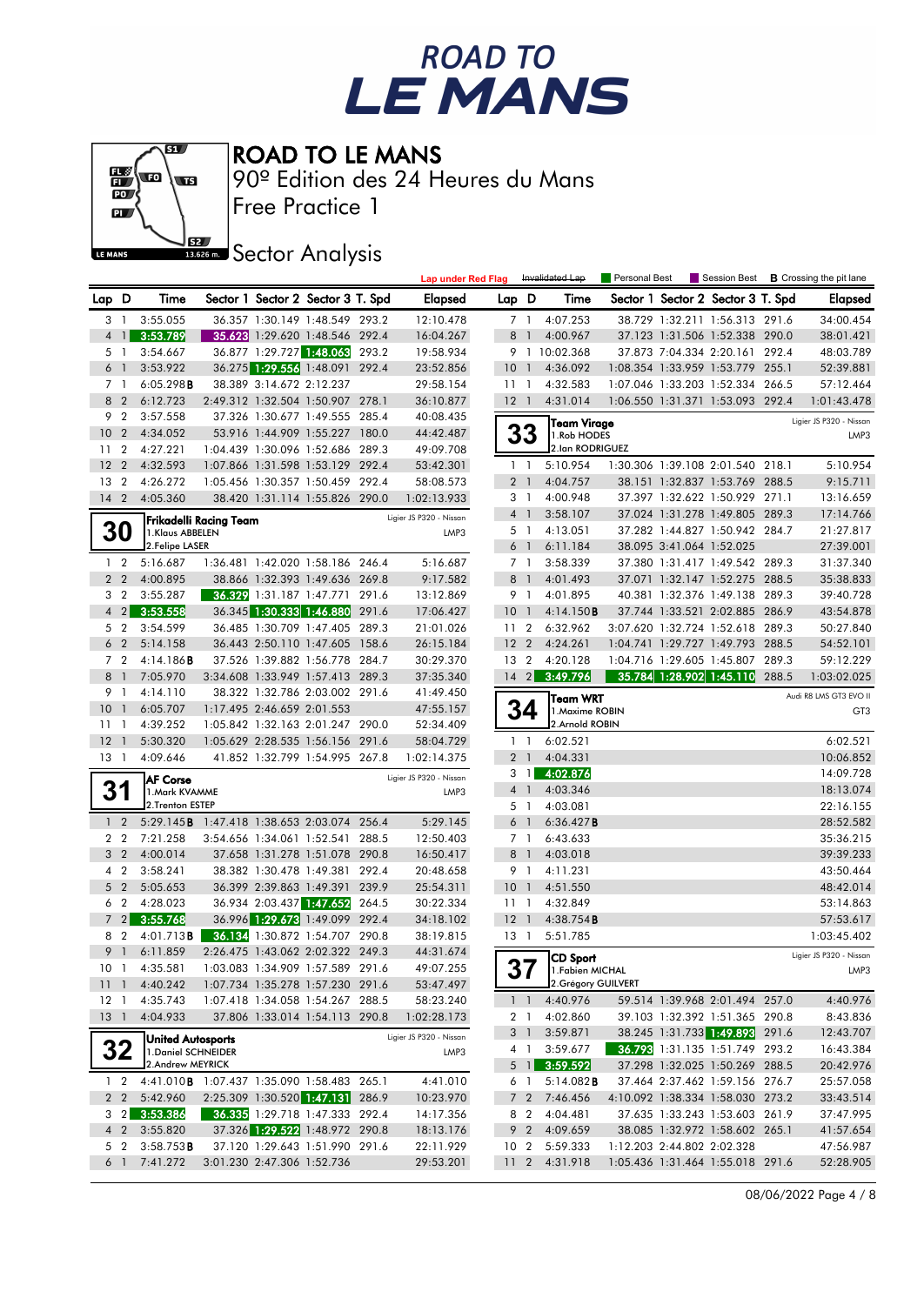



Free Practice 1 90º Edition des 24 Heures du Mans

**Sector Analysis** 

|                                  |                |                                     |                          |                                                                    | <b>Lap under Red Flag</b> |                 |                       | Invalidated Lap                    | Personal Best                  |                            |                                                                  |       | Session Best <b>B</b> Crossing the pit lane |
|----------------------------------|----------------|-------------------------------------|--------------------------|--------------------------------------------------------------------|---------------------------|-----------------|-----------------------|------------------------------------|--------------------------------|----------------------------|------------------------------------------------------------------|-------|---------------------------------------------|
| Lap D                            |                | Time                                |                          | Sector 1 Sector 2 Sector 3 T. Spd                                  | Elapsed                   | Lap D           |                       | Time                               |                                |                            | Sector 1 Sector 2 Sector 3 T. Spd                                |       | <b>Elapsed</b>                              |
| 12 <sub>2</sub>                  |                | 4:28.772                            |                          | 1:05.172 1:31.145 1:52.455 293.2                                   | 56:57.677                 |                 |                       | <b>EBIMotors</b>                   |                                |                            |                                                                  |       | Porsche 911 GT3 R                           |
| 13 <sub>2</sub>                  |                | 4:26.254                            |                          | 1:05.078 1:30.421 1:50.755 291.6                                   | 1:01:23.931               |                 | 46                    | 1. Emanuele BUSNELLI               |                                |                            |                                                                  |       | GT <sub>3</sub>                             |
|                                  |                | <b>GRAFF Racing</b>                 |                          |                                                                    | Ligier JS P320 - Nissan   |                 |                       | 2. Fabio BABINI                    |                                |                            |                                                                  |       |                                             |
| 40                               |                | 1.Luis SANJUAN                      |                          |                                                                    | LMP3                      |                 | $1\quad$              | 6:10.128                           |                                |                            | 1:56.939 1:56.774 2:16.415 210.5                                 |       | 6:10.128                                    |
|                                  |                | 2. Théo VAUCHER                     |                          |                                                                    |                           |                 | 2 <sub>1</sub>        | 4:07.369                           |                                |                            | 39.591 1:35.089 1:52.689 281.0                                   |       | 10:17.497                                   |
| $1\quad1$                        |                | 5:55.152                            |                          | 1:59.814 1:52.052 2:03.286 179.1                                   | 5:55.152                  |                 | 3 1                   | 4:10.597B                          |                                |                            | 38.098 1:33.394 1:59.105 284.7                                   |       | 14:28.094                                   |
| 2 <sub>1</sub>                   |                | 4:11.478                            |                          | 39.757 1:35.487 1:56.234 289.3                                     | 10:06.630                 |                 | 4 1                   | 9:27.491                           |                                |                            | 5:44.968 1:42.899 1:59.624 267.8                                 |       | 23:55.585                                   |
| 3 1                              |                | 4:05.675                            |                          | 39.679 1:33.440 1:52.556 288.5                                     | 14:12.305                 |                 | 5 1                   | 5:56.691                           |                                | 41.433 3:19.634 1:55.624   |                                                                  |       | 29:52.276                                   |
| $\overline{4}$                   | $\overline{1}$ | 4:02.296                            |                          | 38.002 1:32.645 1:51.649 292.4                                     | 18:14.601                 |                 | 6 1                   | 4:08.889                           |                                |                            | 40.280 1:33.585 1:55.024 283.9                                   |       | 34:01.165                                   |
| 5 1                              |                | 4:02.643                            |                          | 37.816 1:32.387 1:52.440 290.8                                     | 22:17.244                 |                 | $7 \quad 1$           | 4:06.658                           |                                |                            | 39.229 1:33.640 1:53.789 286.2                                   |       | 38:07.823                                   |
| 6 1                              |                | 6:28.671                            | 51.100 3:43.690 1:53.881 |                                                                    | 28:45.915                 |                 | 8 1                   | 4:10.461                           |                                |                            | 39.844 1:33.952 1:56.665 285.4                                   |       | 42:18.284                                   |
| 7 <sub>1</sub>                   |                | 4:16.319B                           |                          | 37.517 1:31.756 2:07.046 292.4                                     | 33:02.234                 |                 | 9 1                   | 5:52.729                           |                                | 1:16.209 2:38.108 1:58.412 |                                                                  |       | 48:11.013                                   |
| 8 2                              |                | 6:23.061                            |                          | 2:54.952 1:34.032 1:54.077 289.3                                   | 39:25.295                 | 10 <sub>1</sub> |                       | 4:36.806                           |                                |                            | 1:05.760 1:34.185 1:56.861 284.7                                 |       | 52:47.819                                   |
| 9 <sub>2</sub>                   |                | 4:14.077                            |                          | 40.081 1:35.213 1:58.783 287.7                                     | 43:39.372                 | 11              | $\overline{1}$        | 4:38.086                           |                                |                            | 1:06.402 1:34.586 1:57.098 285.4                                 |       | 57:25.905                                   |
| 10 <sub>2</sub>                  |                | 4:50.509                            |                          | 1:13.658 1:41.688 1:55.163 264.5                                   | 48:29.881                 | $12-1$          |                       | 4:35.246                           |                                |                            | 1:05.510 1:34.557 1:55.179 285.4                                 |       | 1:02:01.151                                 |
| 11 <sub>2</sub>                  |                | 4:30.614                            |                          | 1:05.390 1:32.222 1:53.002 292.4                                   | 53:00.495                 |                 |                       | <b>IAF Corse</b>                   |                                |                            |                                                                  |       | Ferrari 488 GT3                             |
| 12 <sub>2</sub>                  |                | 4:33.363                            |                          | 1:05.272 1:32.728 1:55.363 294.0                                   | 57:33.858                 |                 | 51                    |                                    | 1. Marcos VIVIAN DE LA PED     |                            |                                                                  |       | GT <sub>3</sub>                             |
| 13 2                             |                | 4:18.801                            |                          | 59.072 1:31.065 1:48.664 286.9                                     | 1:01:52.659               |                 |                       | 2.Luke DAVENPORT                   |                                |                            |                                                                  |       |                                             |
|                                  |                | <b>Racing Spirit of Leman</b>       |                          |                                                                    | Ligier JS P320 - Nissan   |                 | $1\quad 2$            | 5:49.961                           |                                |                            | 2:07.533 1:41.578 2:00.850 239.9                                 |       | 5:49.961                                    |
| 43                               |                | 1. Jacques WOLFF<br>2. Josh SKELTON |                          |                                                                    | LMP3                      |                 | 2 <sub>2</sub>        | 4:15.156                           |                                |                            | 40.092 1:37.690 1:57.374 282.5                                   |       | 10:05.117                                   |
|                                  |                |                                     |                          | 1:32.315 1:40.093 1:55.550 233.7                                   | 5:07.958                  |                 | 3 <sub>2</sub>        | 4:10.584                           |                                |                            | 39.012 1:35.957 1:55.615 283.9<br>39.254 1:35.453 2:04.529 281.0 |       | 14:15.701                                   |
| $1\quad2$                        |                | 5:07.958                            |                          |                                                                    | 9:04.228                  |                 | $4\quad2$             | 4:19.236B                          |                                | 4:27.909 3:43.801 2:00.418 |                                                                  |       | 18:34.937                                   |
| 2 <sub>2</sub><br>3 <sub>2</sub> |                | 3:56.270<br>3:51.224                |                          | 37.887 1:31.093 1:47.290 290.0<br>36.145 1:29.210 1:45.869 292.4   |                           |                 | 6 <sub>2</sub>        | 5 2 10:12.128<br>4:08.275          |                                |                            |                                                                  | 290.0 | 28:47.065<br>32:55.340                      |
| 4 <sup>2</sup>                   |                | 3:50.186                            |                          | 35.789 1:28.577 1:45.820 290.0                                     | 12:55.452<br>16:45.638    |                 | 72                    | 4:07.537                           |                                | 38.674 1:34.552 1:54.311   | 38.980 1:34.764 1:54.531                                         | 290.0 | 37:02.877                                   |
| 5 <sub>2</sub>                   |                | 3:51.548                            |                          | 36.027 1:28.457 1:47.064 291.6                                     | 20:37.186                 |                 | 8 2                   | 4:15.834B                          |                                |                            | 38.681 1:34.638 2:02.515 284.7                                   |       | 41:18.711                                   |
| 6 <sub>2</sub>                   |                | 5:06.967B                           |                          | 37.297 2:38.073 1:51.597 289.3                                     | 25:44.153                 |                 | 9 <sub>2</sub>        | 6:59.085                           |                                | 2:11.654 2:38.635 2:08.796 |                                                                  |       | 48:17.796                                   |
| $\overline{7}$                   | $\overline{1}$ | 6:29.704                            |                          | 3:04.544 1:33.989 1:51.171 284.7                                   | 32:13.857                 | 10              | $\overline{2}$        | 4:40.390                           |                                |                            | 1:05.822 1:35.024 1:59.544 282.5                                 |       | 52:58.186                                   |
| 8 1                              |                | 4:01.679                            |                          | 37.264 1:32.456 1:51.959 266.5                                     | 36:15.536                 | 11              | $\overline{2}$        | 4:39.916                           |                                |                            | 1:05.919 1:36.379 1:57.618                                       | 284.7 | 57:38.102                                   |
| 9                                | $\overline{1}$ | 3:57.433                            |                          | 37.392 1:31.301 1:48.740 290.8                                     | 40:12.969                 | 12 <sup>2</sup> |                       | 4:31.979                           |                                |                            | 1:00.115 1:34.989 1:56.875 269.8                                 |       | 1:02:10.081                                 |
| 10 <sub>1</sub>                  |                | 4:32.030                            |                          | 58.148 1:40.977 1:52.905 177.1                                     | 44:44.999                 |                 |                       |                                    |                                |                            |                                                                  |       |                                             |
| 11                               | $\overline{1}$ | 4:29.403                            |                          | 1:06.629 1:31.513 1:51.261 292.4                                   | 49:14.402                 |                 | 52                    | Spirit of Race<br>1. Hugo DELACOUR |                                |                            |                                                                  |       | Ferrari 488 GT3<br>GT <sub>3</sub>          |
| $12-1$                           |                | 4:35.365B                           |                          | 1:05.057 1:32.135 1:58.173 273.9                                   | 53:49.767                 |                 |                       | 2. Cedric SBIRRAZZUOLI             |                                |                            |                                                                  |       |                                             |
| 13                               | $\overline{1}$ | 5:58.305                            |                          | 2:39.117 1:30.676 1:48.512 291.6                                   | 59:48.072                 |                 | $1\quad 2$            | 5:11.694                           |                                |                            | 1:15.575 1:46.647 2:09.472 228.7                                 |       | 5:11.694                                    |
| $14-1$                           |                | 3:57.807                            |                          | 37.111 1:30.158 1:50.538 283.2                                     | 1:03:45.879               |                 | 2 <sub>2</sub>        | 4:19.378                           |                                |                            | 40.569 1:37.775 2:01.034 286.2                                   |       | 9:31.072                                    |
|                                  |                | <b>GMB Motorsport</b>               |                          |                                                                    | Honda NSX GT3             |                 | 3 <sub>2</sub>        | 4:05.144                           |                                |                            | 38.481 1:33.203 1:53.460 287.7                                   |       | 13:36.216                                   |
|                                  |                | 1. Gustav BIRCH                     |                          |                                                                    | GT <sub>3</sub>           |                 | $4\quad2$             | 4:03.445                           |                                |                            | 37.584 1:32.660 1:53.201 287.7                                   |       | 17:39.661                                   |
|                                  |                | 2. Jens MØLLER                      |                          |                                                                    |                           |                 | 5 <sub>2</sub>        | 4:06.564                           |                                |                            | 37.990 1:36.155 1:52.419 249.8                                   |       | 21:46.225                                   |
| $1\quad2$                        |                | 6:19.208                            |                          | 2:30.694 1:44.652 2:03.862 183.0                                   | 6:19.208                  |                 | 6 <sub>2</sub>        | 6:53.594B                          | 1:02.671 3:42.215 2:08.708     |                            |                                                                  |       | 28:39.819                                   |
| 2 <sub>2</sub>                   |                | 4:09.162                            |                          | 39.645 1:35.464 1:54.053 280.3                                     | 10:28.370                 |                 |                       | 7 2 6:00.360                       |                                |                            | 2:17.423 1:39.843 2:03.094 276.0                                 |       | 34:40.179                                   |
|                                  |                | 3 2 4:07.134                        |                          | 38.470 1:35.275 1:53.389 281.0                                     | 14:35.504                 |                 |                       | 8 2 4:18.447                       | 40.602 1:37.584 2:00.261 291.6 |                            |                                                                  |       | 38:58.626                                   |
|                                  |                | 4 2 4:05.845                        |                          | 38.950 1:33.961 1:52.934 281.0                                     | 18:41.349                 |                 |                       | 9 2 4:20.148                       |                                |                            | 42.497 1:36.363 2:01.288 239.9                                   |       | 43:18.774                                   |
|                                  |                | 5 2 4:04.017                        |                          | 37.698 1:33.658 1:52.661 281.0                                     | 22:45.366                 |                 |                       | 10 2 5:18.029                      |                                |                            | 1:08.845 2:07.434 2:01.750 235.7                                 |       | 48:36.803                                   |
|                                  | 6 2            | 6:18.552                            | 41.331 3:43.314 1:53.907 |                                                                    | 29:03.918                 |                 |                       | 11 2 4:37.220                      |                                |                            | 1:05.501 1:34.591 1:57.128 289.3                                 |       | 53:14.023                                   |
| 7 <sub>2</sub>                   |                | 4:13.208B                           |                          | 38.843 1:33.789 2:00.576 281.0                                     | 33:17.126                 |                 | 12 <sub>2</sub>       | 4:39.846                           |                                |                            | 1:06.853 1:34.658 1:58.335 271.8                                 |       | 57:53.869                                   |
| 8 1                              |                | 5:57.081                            |                          | 2:22.475 1:37.487 1:57.119 279.5                                   | 39:14.207                 |                 | 13 2                  | 4:17.460                           |                                |                            | 47.437 1:32.893 1:57.130 290.8                                   |       | 1:02:11.329                                 |
| 9 1                              |                | 4:30.296                            |                          | 48.896 1:39.372 2:02.028 255.1                                     | 43:44.503                 |                 |                       | <b>RLR MSport</b>                  |                                |                            |                                                                  |       | Ligier JS P320 - Nissan                     |
| 10 <sub>1</sub>                  |                | 4:58.742                            |                          | 1:15.476 1:43.996 1:59.270 277.4                                   | 48:43.245                 |                 | 53                    | 1. Nicolas PINO<br>2. Martin RICH  |                                |                            |                                                                  |       | LMP3                                        |
| $11 \quad 1$                     |                | 4:38.408                            |                          | 1:06.698 1:35.721 1:55.989 280.3                                   | 53:21.653                 |                 |                       |                                    |                                |                            |                                                                  |       |                                             |
| 12 1                             |                | 4:40.417                            |                          | 1:06.403 1:38.199 1:55.815 280.3<br>41.849 1:36.088 1:54.833 282.5 | 58:02.070                 |                 | $1\quad1$             | 4:27.287                           |                                |                            | 59.466 1:35.554 1:52.267 286.9                                   |       | 4:27.287                                    |
|                                  |                | 13 1 4:12.770                       |                          |                                                                    | 1:02:14.840               |                 | 2 1<br>3 <sup>1</sup> | 3:58.207<br>3:58.057               |                                |                            | 38.179 1:31.818 1:48.210 290.8<br>37.127 1:30.471 1:50.459 291.6 |       | 8:25.494<br>12:23.551                       |
|                                  |                |                                     |                          |                                                                    |                           |                 | 4 1                   | 3:53.309                           |                                |                            | 36.655 1:29.910 1:46.744 291.6                                   |       | 16:16.860                                   |
|                                  |                |                                     |                          |                                                                    |                           |                 |                       |                                    |                                |                            |                                                                  |       |                                             |

08/06/2022 Page 5 / 8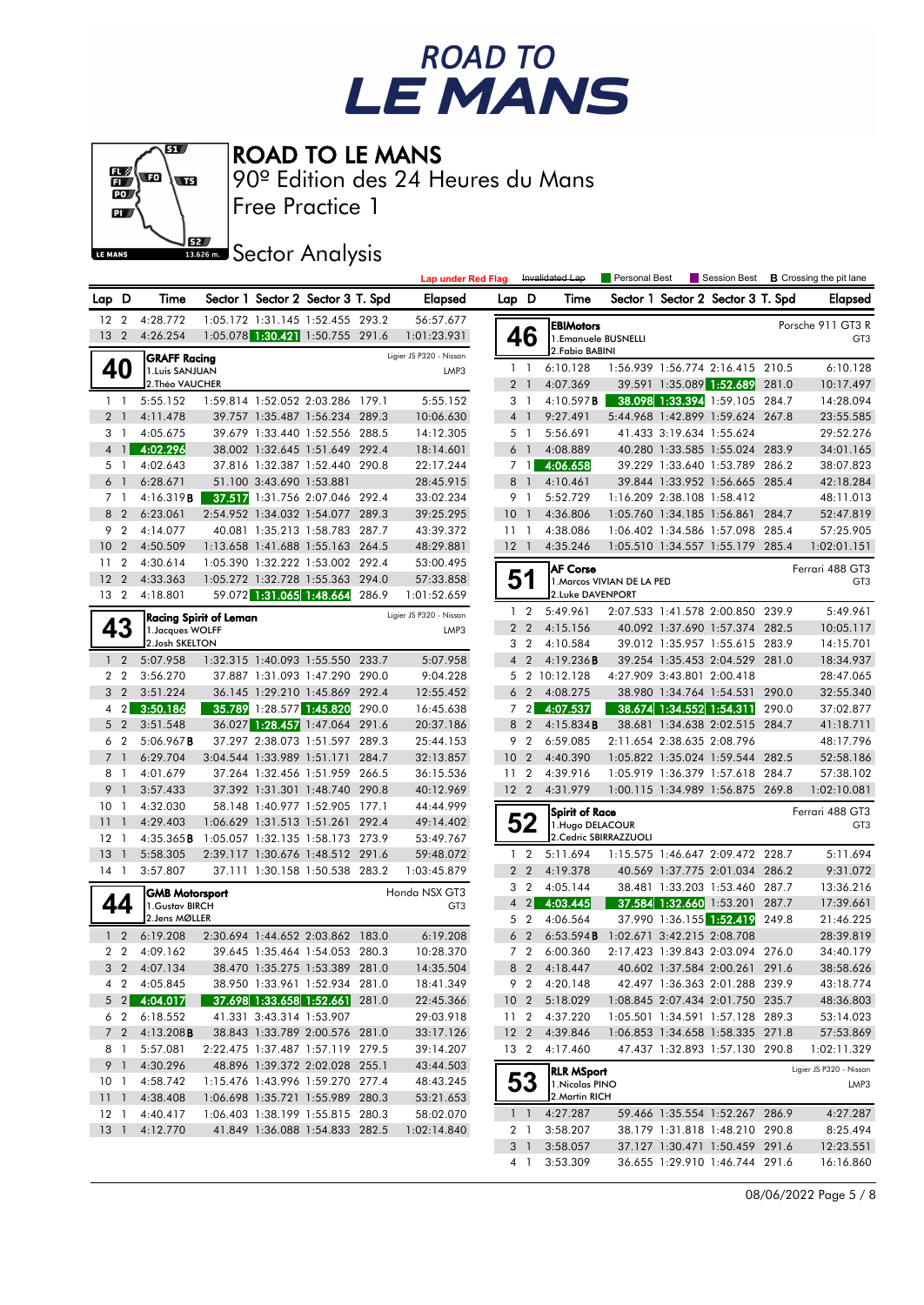



Free Practice 1 90º Edition des 24 Heures du Mans

**J**BEZ Sector Analysis

|                 |                                  |                                             |                            |                                                                      |       | <b>Lap under Red Flag</b> |                 |                                  | Invalidated Lap                      | Personal Best       | Session Best                                               |       | <b>B</b> Crossing the pit lane |
|-----------------|----------------------------------|---------------------------------------------|----------------------------|----------------------------------------------------------------------|-------|---------------------------|-----------------|----------------------------------|--------------------------------------|---------------------|------------------------------------------------------------|-------|--------------------------------|
| Lap D           |                                  | Time                                        |                            | Sector 1 Sector 2 Sector 3 T. Spd                                    |       | <b>Elapsed</b>            | Lap D           |                                  | Time                                 |                     | Sector 1 Sector 2 Sector 3 T. Spd                          |       | <b>Elapsed</b>                 |
| 5               | $\overline{1}$                   | 3:53.101                                    |                            | 36.815 1:29.723 1:46.563 293.2                                       |       | 20:09.961                 | 9               | $\overline{1}$                   | 4:47.321                             |                     | 1:08.311 1:36.465 2:02.545 283.2                           |       | 52:46.835                      |
| 6               | -1                               | 4:07.122B                                   |                            | 36.189 1:33.113 1:57.820 259.4                                       |       | 24:17.083                 | 10 <sup>°</sup> | -1                               | 4:49.897                             |                     | 1:10.021 1:37.094 2:02.782 247.6                           |       | 57:36.732                      |
|                 | 7 <sub>2</sub>                   | 6:57.645                                    |                            | 3:33.449 1:32.965 1:51.231 283.2                                     |       | 31:14.728                 | 111             |                                  | 4:37.012                             |                     | 59.522 1:35.997 2:01.493 275.3                             |       | 1:02:13.744                    |
| 8               | $\overline{2}$                   | 4:00.910                                    |                            | 37.461 1:31.359 1:52.090 286.9                                       |       | 35:15.638                 |                 |                                  | <b>GRAFF Racing</b>                  |                     |                                                            |       | Ligier JS P320 - Nissan        |
| 9               | $\overline{2}$                   | 3:57.942                                    |                            | 37.253 1:30.677 1:50.012 285.4                                       |       | 39:13.580                 |                 | 57                               | 1.Stephan RUPP                       |                     |                                                            |       | LMP3                           |
| 10              | $\overline{2}$                   | 4:09.288                                    |                            | 40.532 1:32.237 1:56.519 261.9                                       |       | 43:22.868                 |                 |                                  | 2. Ryan HARPER-ELLAM                 |                     |                                                            |       |                                |
| 11              | $\overline{2}$                   | 5:03.366                                    |                            | 1:06.906 1:59.956 1:56.504 206.5                                     |       | 48:26.234                 |                 | $1\quad 2$                       | 4:49.635                             |                     | 1:09.632 1:43.385 1:56.618 206.1                           |       | 4:49.635                       |
| 12              | $\overline{2}$                   | 4:32.419                                    |                            | 1:08.167 1:30.113 1:54.139 283.9                                     |       | 52:58.653                 |                 | 2 <sub>2</sub>                   | 3:59.240                             |                     | 37.748 1:32.076 1:49.416 276.7                             |       | 8:48.875                       |
| 13              | $\overline{2}$                   | 4:30.111                                    |                            | 1:05.788 1:31.021 1:53.302 287.7                                     |       | 57:28.764                 | 3               | $\overline{2}$                   | 3:55.795                             |                     | 37.138 1:31.101 1:47.556 290.8                             |       | 12:44.670                      |
| 14 <sup>2</sup> |                                  | 4:35.445B 1:03.447 1:29.788 2:02.210 290.8  |                            |                                                                      |       | 1:02:04.209               |                 | 4 <sup>2</sup>                   | 3:57.746                             |                     | 36.527 1:29.872 1:51.347 290.8                             |       | 16:42.416                      |
|                 |                                  | Inter Europol Competition                   |                            |                                                                      |       | Ligier JS P320 - Nissan   |                 | 5 <sub>2</sub>                   | 3:53.454                             |                     | <b>36.357 1:29.469 1:47.628 291.6</b>                      |       | 20:35.870                      |
|                 | 54                               | 1.Don Yount                                 |                            |                                                                      |       | LMP3                      |                 | 6 <sub>2</sub>                   | 5:06.930                             |                     | 38.356 2:39.522 1:49.052 228.7                             |       | 25:42.800                      |
|                 |                                  | 2. Noam ABRAMCZYK                           |                            |                                                                      |       |                           |                 | 7 <sub>2</sub>                   | 4:38.397B                            |                     | 38.785 2:04.037 1:55.575 268.4                             |       | 30:21.197                      |
| 1 <sub>2</sub>  |                                  | 6:24.426                                    |                            | 2:32.544 1:47.893 2:03.989 204.9                                     |       | 6:24.426                  | 8               | $\overline{1}$                   | 6:23.443                             |                     | 2:46.319 1:37.574 1:59.550 292.4                           |       | 36:44.640                      |
| 2 <sub>2</sub>  |                                  | 3:59.119                                    |                            | 37.704 1:31.758 1:49.657 290.8                                       |       | 10:23.545                 |                 | 9 1                              | 4:13.635                             |                     | 39.281 1:33.019 2:01.335 291.6                             |       | 40:58.275                      |
|                 | 3 <sub>2</sub>                   | 3:58.332                                    |                            | 36.448 1:30.841 1:51.043 289.3                                       |       | 14:21.877                 | $10-1$          |                                  | 6:02.246                             |                     | 1:14.040 2:47.814 2:00.392                                 |       | 47:00.521                      |
| 4               | 2 <sup>1</sup>                   | 3:55.931                                    |                            | 36.257 1:31.500 1:48.174                                             | 290.8 | 18:17.808                 | $11-1$          |                                  | 4:40.183                             |                     | 1:07.132 1:34.210 1:58.841 291.6                           |       | 51:40.704                      |
|                 | 5 <sub>2</sub>                   | 3:59.888                                    |                            | 37.488 1:30.785 1:51.615 288.5                                       |       | 22:17.696                 | $12-1$          |                                  | 4:39.696                             |                     | 1:07.073 1:33.400 1:59.223 290.8                           |       | 56:20.400                      |
| 6 <sub>2</sub>  |                                  | 6:35.784B                                   | 52.000 3:46.983 1:56.801   |                                                                      |       | 28:53.480                 | $13-1$          |                                  | 4:37.909                             |                     | 1:07.244 1:33.604 1:57.061 293.2                           |       | 1:00:58.309                    |
| 7 <sub>1</sub>  |                                  | 6:45.149                                    |                            | 3:04.867 1:38.074 2:02.208 248.1                                     |       | 35:38.629                 |                 |                                  | <b>AF Corse</b>                      |                     |                                                            |       | Ferrari 488 GT3                |
| 8 1             |                                  | 4:13.872                                    | 40.379 1:34.865 1:58.628   |                                                                      | 272.5 | 39:52.501                 |                 | 61                               | 1.Gino FORGIONE                      | 2.Andrea MONTERMINI |                                                            |       | GT <sub>3</sub>                |
| 9               | $\overline{1}$                   | 4:35.359                                    |                            | 52.496 1:37.461 2:05.402 233.1                                       |       | 44:27.860                 |                 |                                  |                                      |                     | 1:55.885 1:40.896 1:58.265 228.2                           |       |                                |
| 10 <sub>1</sub> |                                  | 4:41.244                                    |                            | 1:09.042 1:34.462 1:57.740 286.9<br>1:08.147 1:35.311 1:55.847 230.7 |       | 49:09.104                 |                 | 1 <sup>1</sup>                   | 5:35.046                             |                     |                                                            |       | 5:35.046<br>9:48.051           |
| 11<br>12        | $\overline{1}$<br>$\overline{1}$ | 4:39.305<br>4:40.137                        |                            | 1:08.317 1:33.646 1:58.174 291.6                                     |       | 53:48.409                 | 3               | 2 <sub>1</sub><br>$\overline{1}$ | 4:13.005<br>4:04.012                 |                     | 38.859 1:35.132 1:59.014 273.2<br>38.175 1:32.773 1:53.064 | 290.8 | 13:52.063                      |
| $13-1$          |                                  | 4:10.420                                    |                            | 39.311 1:32.992 1:58.117 293.2                                       |       | 58:28.546<br>1:02:38.966  |                 | 4 <sup>1</sup>                   | 4:10.150B                            |                     | 38.333 1:32.899 1:58.918 285.4                             |       | 18:02.213                      |
|                 |                                  |                                             |                            |                                                                      |       |                           |                 | 5 <sub>1</sub>                   | 8:45.478                             |                     | 3:42.463 3:04.427 1:58.588                                 |       | 26:47.691                      |
|                 | 55                               | <b>GMB Motorsport</b>                       |                            |                                                                      |       | Honda NSX GT3             |                 | $6-1$                            | 4:11.723                             | 40.209              |                                                            | 284.7 | 30:59.414                      |
|                 |                                  | 1.Kasper H JENSEN<br>2.Kristian POULSEN     |                            |                                                                      |       | GT <sub>3</sub>           |                 | 7 <sup>1</sup>                   | 4:20.147                             |                     | 40.243 1:35.565 2:04.339 283.9                             |       | 35:19.561                      |
| $1\quad$        |                                  | 6:00.768                                    |                            | 2:21.961 1:39.615 1:59.192 255.7                                     |       | 6:00.768                  |                 | 8 1                              | 4:10.589                             |                     | 39.724 1:34.555 1:56.310 291.6                             |       | 39:30.150                      |
| 2 <sub>1</sub>  |                                  | 4:08.287                                    |                            | 39.295 1:35.435 1:53.557 244.2                                       |       | 10:09.055                 |                 | 9 1                              | 4:21.717                             |                     | 43.671 1:37.407 2:00.639 208.8                             |       | 43:51.867                      |
| 3 1             |                                  | 4:03.291                                    |                            | 37.864 1:33.549 1:51.878 288.5                                       |       | 14:12.346                 | 10 <sub>1</sub> |                                  | 4:57.958                             |                     | 1:12.221 1:46.120 1:59.617 281.0                           |       | 48:49.825                      |
| 4 1             |                                  | 4:04.850                                    |                            | 38.414 1:32.669 1:53.767 287.7                                       |       | 18:17.196                 | 11              | $\overline{1}$                   | 4:44.826                             |                     | 1:06.257 1:34.474 2:04.095 286.2                           |       | 53:34.651                      |
| 5 1             |                                  | 4:01.795                                    |                            | 37.832 1:32.887 1:51.076 287.7                                       |       | 22:18.991                 | $12-1$          |                                  | 4:38.809                             |                     | 1:06.735 1:35.107 1:56.967 289.3                           |       | 58:13.460                      |
|                 | 6 <sup>1</sup>                   | 6:32.923                                    | 51.851 3:47.288 1:53.784   |                                                                      |       | 28:51.914                 | $13-1$          |                                  | 4:09.684                             |                     | 39.781 1:34.210 1:55.693 288.5                             |       | 1:02:23.144                    |
|                 | 7 <sub>1</sub>                   | 4:00.596                                    | 37.766 1:32.248 1:50.582   |                                                                      | 287.7 | 32:52.510                 |                 |                                  |                                      |                     |                                                            |       | Dugueine M30 - D08 - Nissan    |
| 8 <sup>1</sup>  |                                  | $4:10.042$ <b>B</b>                         |                            | 37.727 1:33.268 1:59.047 286.2                                       |       | 37:02.552                 |                 | 66                               | Rinaldi Racing<br>1. Steve PARROW    |                     |                                                            |       | LMP3                           |
| 9 <sub>2</sub>  |                                  | 6:19.453                                    |                            | 2:37.953 1:41.683 1:59.817 199.2                                     |       | 43:22.005                 |                 |                                  | 2. Daniel KEILWITZ                   |                     |                                                            |       |                                |
| 10 <sub>2</sub> |                                  | 5:12.203                                    |                            | 1:09.315 2:03.329 1:59.559 213.8                                     |       | 48:34.208                 |                 | $1\quad$                         | 4:37.411                             |                     | 1:07.026 1:37.566 1:52.819 269.8                           |       | 4:37.411                       |
| 11              | $\overline{2}$                   | 4:37.795                                    |                            | 1:06.649 1:35.211 1:55.935 284.7                                     |       | 53:12.003                 |                 | $2-1$                            | 3:58.411                             |                     | 37.449 1:31.112 1:49.850 291.6                             |       | 8:35.822                       |
|                 |                                  | 12 2 4:37.092                               |                            | 1:06.900 1:35.133 1:55.059 286.2                                     |       | 57:49.095                 |                 | 31                               | 3:56.852                             |                     | 38.435 1:30.961 1:47.456 290.0                             |       | 12:32.674                      |
|                 |                                  | 13 2 4:22.303                               |                            | 52.767 1:33.438 1:56.098 290.0                                       |       | 1:02:11.398               |                 |                                  | 4 1 3:52.762                         |                     | 36.390 1:30.173 1:46.199 292.4                             |       | 16:25.436                      |
|                 |                                  | <b>Ebimotors</b>                            |                            |                                                                      |       | Porsche 911 GT3 R         |                 | 5 1                              | 3:57.291                             |                     | 37.544 1:32.893 1:46.854 292.4                             |       | 20:22.727                      |
|                 | 56                               | 1. Paolo VENEROSI                           |                            |                                                                      |       | GT3                       |                 |                                  | 6 1 4:04.777                         |                     | 36.014 1:41.982 1:46.781 294.0                             |       | 24:27.504                      |
|                 |                                  | 2. Max BUSNELLI                             |                            |                                                                      |       |                           |                 | 7 1                              | 5:23.251                             |                     | 44.074 2:48.316 1:50.861                                   |       | 29:50.755                      |
|                 | $1\quad2$                        | 7:50.445                                    | 2:40.352 2:28.178 2:41.915 |                                                                      |       | 7:50.445                  |                 | 8 1                              | 3:56.204                             |                     | 38.831 1:31.020 1:46.353 290.8                             |       | 33:46.959                      |
|                 | 2 2                              | 4:26.060                                    |                            | 45.023 1:41.064 1:59.973 219.9                                       |       | 12:16.505                 |                 | 9 1                              | 4:00.372                             |                     | 36.047 1:30.646 1:53.679 292.4                             |       | 37:47.331                      |
|                 | $3\quad2$                        | 4:07.993                                    |                            | 38.623 1:34.628 1:54.742 282.5                                       |       | 16:24.498                 | 10 <sub>1</sub> |                                  | 4:03.919                             |                     | 39.918 1:30.472 1:53.529 292.4                             |       | 41:51.250                      |
|                 |                                  | 4 2 4:05.692                                |                            | 38.259 1:34.225 1:53.208 284.7                                       |       | 20:30.190                 | 11 1            |                                  | 5:57.815B 1:16.650 2:43.982 1:57.183 |                     |                                                            |       | 47:49.065                      |
|                 | $5\quad2$                        | 5:36.382B                                   |                            | 50.243 2:45.195 2:00.944 261.9                                       |       | 26:06.572                 |                 |                                  | 12 1 7:05.932                        |                     | 3:32.478 1:35.484 1:57.970 286.9                           |       | 54:54.997                      |
|                 | 6 2                              | 8:38.708 B 5:06.254 1:33.709 1:58.745 283.2 |                            |                                                                      |       | 34:45.280                 | 13 1            |                                  | 4:32.835                             |                     | 1:07.018 1:32.949 1:52.868 290.8                           |       | 59:27.832                      |
|                 | 7 <sup>1</sup>                   | 6:58.782                                    |                            | 3:06.983 1:39.068 2:12.731 281.0                                     |       | 41:44.062                 |                 |                                  | 14 1 4:18.955 <b>B</b>               |                     | 38.463 1:32.569 2:07.923 291.6                             |       | 1:03:46.787                    |
|                 | 8 1                              | 6:15.452                                    | 1:21.172 2:47.694 2:06.586 |                                                                      |       | 47:59.514                 |                 |                                  |                                      |                     |                                                            |       |                                |

08/06/2022 Page 6 / 8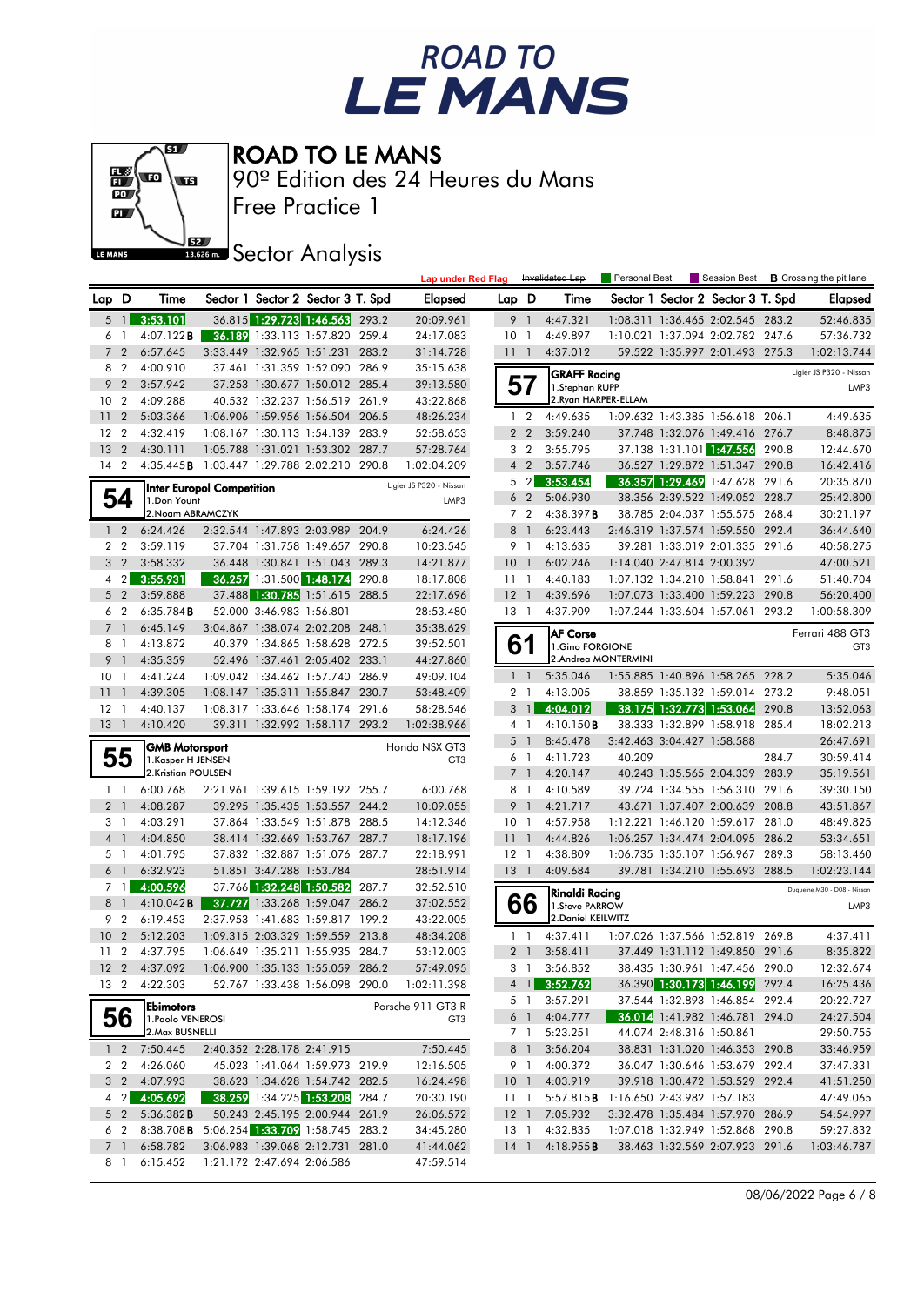



Free Practice 1 90º Edition des 24 Heures du Mans

**J**BEZ Sector Analysis

|                 |                            |                                       |                            |                                                                  |       | <b>Lap under Red Flag</b>          |                 |                       | Invalidated Lap                        | Personal Best                                     | Session Best                                                       |       | <b>B</b> Crossing the pit lane |
|-----------------|----------------------------|---------------------------------------|----------------------------|------------------------------------------------------------------|-------|------------------------------------|-----------------|-----------------------|----------------------------------------|---------------------------------------------------|--------------------------------------------------------------------|-------|--------------------------------|
| Lap D           |                            | Time                                  |                            | Sector 1 Sector 2 Sector 3 T. Spd                                |       | Elapsed                            | Lap D           |                       | Time                                   |                                                   | Sector 1 Sector 2 Sector 3 T. Spd                                  |       | <b>Elapsed</b>                 |
|                 |                            | COOL Racing                           |                            |                                                                  |       | Ligier JS P320 - Nissan            | 1               | $\overline{2}$        | 5:46.161                               |                                                   | 2:12.325 1:39.153 1:54.683 247.6                                   |       | 5:46.161                       |
|                 | 69                         | 1. Maurice SMITH                      |                            |                                                                  |       | LMP3                               |                 | 2 <sub>2</sub>        | 4:02.719                               |                                                   | 38.372 1:32.773 1:51.574 291.6                                     |       | 9:48.880                       |
|                 |                            | 2. Malthe JAKOBSEN                    |                            |                                                                  |       |                                    |                 | 3 <sub>2</sub>        | 4:09.657                               |                                                   | 37.890 1:32.706 1:59.061 294.0                                     |       | 13:58.537                      |
|                 | $1\quad 2$                 | 4:04.705                              |                            | 43.002 1:32.852 1:48.851 289.3                                   |       | 4:04.705                           |                 | 4 <sup>2</sup>        | 4:07.502B                              |                                                   | 37.743 1:31.847 1:57.912 292.4                                     |       | 18:06.039                      |
|                 | 2 <sub>2</sub>             | 3:51.605                              |                            | 36.722 1:29.524 1:45.359 292.4                                   |       | 7:56.310                           | 5               |                       | 1 11:42.543                            | 5:56.617 3:39.120 2:06.806                        |                                                                    |       | 29:48.582                      |
|                 | 3 <sub>2</sub>             | 3:48.724                              |                            | 36.037 1:28.524 1:44.163 291.6                                   |       | 11:45.034                          | 6               | $\mathbf{1}$          | 4:21.269                               |                                                   | 43.016 1:37.912 2:00.341 278.1                                     |       | 34:09.851                      |
|                 | 4 <sup>2</sup>             | 3:48.859                              |                            | 35.989 1:28.439 1:44.431 290.8                                   |       | 15:33.893                          | $\overline{7}$  | $\overline{1}$        | 4:16.373                               |                                                   | 39.679 1:36.422 2:00.272 286.9                                     |       | 38:26.224                      |
| 5               | $\sqrt{2}$                 | 3:48.233                              |                            | 36.114 1:28.309 1:43.810                                         | 291.6 | 19:22.126                          |                 |                       | <b>Reiter Engineering</b>              |                                                   |                                                                    |       | Ligier JS P320 - Nissan        |
|                 | 6 <sub>2</sub>             | 3:57.036B                             |                            | 36.017 1:28.470 1:52.549 290.8                                   |       | 23:19.162                          |                 | 76                    | 1. Freddie HUNT                        |                                                   |                                                                    |       | LMP3                           |
|                 | 7 <sub>1</sub>             | 6:54.531                              |                            | 2:50.807 2:12.409 1:51.315 255.7                                 |       | 30:13.693                          |                 |                       | 2. Mads SILJEHAUG                      |                                                   |                                                                    |       |                                |
|                 | 8 <sup>1</sup>             | 4:05.651                              |                            | 39.691 1:33.563 1:52.397 292.4                                   |       | 34:19.344                          |                 | $1\quad$              | 5:22.094                               |                                                   | 1:38.567 1:44.352 1:59.175 202.6                                   |       | 5:22.094                       |
|                 | 9 1                        | 4:00.054                              |                            | 37.261 1:30.968 1:51.825 292.4                                   |       | 38:19.398                          |                 | 2 <sub>1</sub>        | 4:01.800                               |                                                   | 37.440 1:32.720 1:51.640 290.0                                     |       | 9:23.894                       |
| 10 <sub>1</sub> |                            | 4:02.080                              |                            | 37.067 1:31.323 1:53.690 292.4                                   |       | 42:21.478                          |                 | $3-1$                 | 3:59.092                               |                                                   | 37.316 1:31.430 1:50.346 285.4                                     |       | 13:22.986                      |
| 11              | -1                         | 5:43.768                              | 1:14.249 2:34.945 1:54.574 |                                                                  |       | 48:05.246                          |                 | $4 \mid$              | 3:54.487                               |                                                   | 36.267 1:29.978 1:48.242 290.8                                     |       | 17:17.473                      |
| 12              | $\overline{1}$             | 4:29.875                              |                            | 1:05.106 1:30.750 1:54.019 291.6                                 |       | 52:35.121                          |                 | 5 <sub>1</sub>        | 3:55.963                               |                                                   | 36.579 1:30.413 1:48.971 289.3                                     |       | 21:13.436                      |
| 13              | $\overline{1}$             | 4:31.127                              |                            | 1:05.377 1:31.324 1:54.426 292.4                                 |       | 57:06.248                          | 6               | $\overline{1}$        | 5:40.261B                              |                                                   | 36.278 3:06.737 1:57.246                                           |       | 26:53.697                      |
| $14-1$          |                            | 4:25.257                              |                            | 1:05.568 1:30.710 1:48.979 291.6                                 |       | 1:01:31.505                        |                 | 7 <sub>2</sub>        | 6:49.151                               |                                                   | 3:17.416 1:39.763 1:51.972 234.7                                   |       | 33:42.848                      |
|                 |                            | Team Virage                           |                            |                                                                  |       | Ligier JS P320 - Nissan            |                 | 8 2                   | 3:58.838                               |                                                   | 37.418 1:32.703 1:48.717 271.1                                     |       | 37:41.686                      |
|                 | 72                         | 1. Alexandre YVON                     |                            |                                                                  |       | LMP3                               |                 | 9 2                   | 4:03.500                               |                                                   | 36.079 1:29.635 1:57.786 288.5                                     |       | 41:45.186                      |
|                 |                            | 2. Mathis POULET                      |                            |                                                                  |       |                                    | 10 <sub>2</sub> |                       | 5:52.084                               | 1:18.476 2:42.605 1:51.003                        |                                                                    |       | 47:37.270                      |
|                 | $1\quad2$                  | 5:23.397                              |                            | 1:44.213 1:39.327 1:59.857 233.1                                 |       | 5:23.397                           | 11 <sub>2</sub> |                       | 4:22.914                               |                                                   | 1:04.422 1:29.593 1:48.899 290.0                                   |       | 52:00.184                      |
|                 | 2 <sub>2</sub>             | 4:00.811                              |                            | 37.259 1:32.192 1:51.360 283.2                                   |       | 9:24.208                           | 12 <sub>2</sub> |                       | 4:26.817                               |                                                   | 1:04.406 1:29.216 1:53.195 290.8                                   |       | 56:27.001                      |
|                 | 3 <sub>2</sub>             | 3:55.309                              |                            | 37.165 1:30.603 1:47.541 288.5                                   |       | 13:19.517                          | 13 <sub>2</sub> |                       | 4:21.680                               |                                                   | 1:04.265 1:30.376 1:47.039                                         | 292.4 | 1:00:48.681                    |
|                 | $4\quad2$                  | 3:55.701                              |                            | 36.264 1:29.737 1:49.700 286.9                                   |       | 17:15.218                          |                 |                       | Team Thor                              |                                                   |                                                                    |       | Ligier JS P320 - Nissan        |
|                 | 5 <sub>2</sub>             | 4:00.291                              |                            | 37.152 1:32.772 1:50.367 283.9                                   |       | 21:15.509                          |                 | 77                    |                                        | 1.Audunn GUDMUNDSSON                              |                                                                    |       | LMP3                           |
|                 | 6 <sub>2</sub>             | 5:48.497                              | 35.931 3:20.781 1:51.785   |                                                                  |       | 27:04.006                          |                 |                       | 2. Michael MARKUSSEN                   |                                                   |                                                                    |       |                                |
|                 | 7 <sub>2</sub>             | 3:52.907                              |                            | 35.924 1:30.039 1:46.944 286.2                                   |       | 30:56.913                          |                 | $1\quad$              | 5:30.523                               |                                                   | 1:46.145 1:44.671 1:59.707 198.9                                   |       | 5:30.523                       |
|                 | 8 2                        | 3:52.827                              |                            | 35.832 1:29.514 1:47.481                                         | 287.7 | 34:49.740                          |                 | 2 <sub>1</sub>        | 4:10.382                               |                                                   | 38.587 1:34.690 1:57.105 281.0                                     |       | 9:40.905                       |
| 9               | 2 <sub>l</sub>             | 3:51.556                              | 36.197 1:29.467 1:45.892   |                                                                  | 287.7 | 38:41.296                          |                 | 3 <sup>1</sup>        | 4:04.353                               |                                                   | 38.441 1:33.158 1:52.754 283.9                                     |       | 13:45.258                      |
| 10 <sub>2</sub> |                            | 4:03.172B                             | 37.538 1:30.343 1:55.291   |                                                                  | 288.5 | 42:44.468                          |                 | 4 1                   | 4:01.907                               |                                                   | 37.197 1:32.388 1:52.322 283.9                                     |       | 17:47.165                      |
| 11              | $\overline{1}$             | 6:03.083                              |                            | 2:29.888 1:35.509 1:57.686 288.5                                 |       | 48:47.551                          |                 | 5 <sub>1</sub>        | 4:06.232                               |                                                   | 37.169 1:38.677 1:50.386 226.8                                     |       | 21:53.397                      |
| 12              | $\overline{1}$             | 4:30.836                              |                            | 1:05.065 1:32.051 1:53.720 288.5                                 |       | 53:18.387                          |                 | 6 1                   | 6:38.882                               | 1:00.714 3:44.225 1:53.943                        |                                                                    |       | 28:32.279                      |
| 13              | $\overline{1}$             | 4:31.766                              |                            | 1:05.020 1:33.494 1:53.252 253.3                                 |       | 57:50.153                          |                 | 7 <sup>1</sup>        | 4:00.405                               |                                                   | 37.272 1:32.317 1:50.816 283.2                                     |       | 32:32.684                      |
| $14-1$          |                            | 4:14.151                              |                            | 48.582 1:31.553 1:54.016 284.7                                   |       | 1:02:04.304                        |                 | 8 1                   | 4:15.244B                              |                                                   | 37.104 1:35.975 2:02.165 286.2                                     |       | 36:47.928                      |
|                 |                            | <b>TS Corse</b>                       |                            |                                                                  |       | Duaueine M30 - D08 - Nissan        | 9               |                       | 2 10:42.843                            | 6:03.349 2:45.722 1:53.772                        |                                                                    |       | 47:30.771                      |
|                 | 73                         | 1. Pietro PECCENINI                   |                            |                                                                  |       | LMP3                               | 10              | $\overline{2}$        | 4:26.902                               |                                                   | 1:05.632 1:31.724 1:49.546 284.7                                   |       | 51:57.673                      |
|                 |                            | 2. Benjamin HITES                     |                            |                                                                  |       |                                    | 11              | $\overline{2}$        | 4:24.918                               |                                                   | 1:04.879 1:30.669 1:49.370                                         | 284.7 | 56:22.591                      |
|                 | $1\quad$<br>2 <sub>1</sub> | 5:33.733                              |                            | 1:35.671 1:52.137 2:05.925 193.2                                 |       | 5:33.733                           | 12 2            |                       | 4:28.910                               |                                                   | 1:05.406 1:34.016 1:49.488 286.9                                   |       | 1:00:51.501                    |
|                 | 3 1                        | 4:08.899<br>4:03.690                  |                            | 38.960 1:34.316 1:55.623 285.4<br>39.039 1:32.700 1:51.951 286.9 |       | 9:42.632<br>13:46.322              |                 |                       | Racelivity                             |                                                   |                                                                    |       | Mercedes AMG GT3               |
|                 |                            | 4 1 4:00.185                          |                            | 37.495 1:31.929 1:50.761 289.3                                   |       |                                    |                 | 83                    |                                        | 1. Jean-Bernard BOUVET<br>2. Charles-Henri SAMANI |                                                                    |       | GT <sub>3</sub>                |
|                 |                            |                                       |                            | 37.042 1:42.154 1:54.683 198.9                                   |       | 17:46.507                          |                 |                       |                                        |                                                   |                                                                    |       |                                |
|                 | 5 1                        | 4:13.879<br>6:50.519B                 | 58.242 3:42.556 2:09.721   |                                                                  |       | 22:00.386                          |                 |                       | $1 \quad 1 \quad 5:58.490$<br>4:12.905 |                                                   | 2:09.203 1:45.089 2:04.198 252.8<br>40.952 1:35.525 1:56.428 283.2 |       | 5:58.490                       |
|                 | 6 1<br>7 <sub>2</sub>      | 6:54.616                              |                            | 3:27.258 1:33.908 1:53.450 256.4                                 |       | 28:50.905<br>35:45.521             |                 | 2 1<br>3 <sup>1</sup> | 4:07.594                               |                                                   | 38.437 1:34.072 1:55.085 285.4                                     |       | 10:11.395<br>14:18.989         |
|                 | 8 2                        | 4:11.389                              |                            | 37.756 1:32.364 2:01.269 288.5                                   |       | 39:56.910                          |                 | 4 1                   | 4:08.074                               |                                                   | 38.344 1:35.103 1:54.627 286.2                                     |       | 18:27.063                      |
|                 | 9 2                        | 4:05.318                              |                            | 42.799 1:31.649 1:50.870 290.0                                   |       | 44:02.228                          |                 | $5 \mid$              | 4:05.438                               |                                                   | 38.223 1:33.683 1:53.532 283.9                                     |       | 22:32.501                      |
| 10 <sub>2</sub> |                            | 4:36.482                              |                            | 1:05.641 1:34.014 1:56.827 290.0                                 |       | 48:38.710                          |                 | 6 1                   | 6:31.077 <b>B</b>                      |                                                   | 43.774 3:43.778 2:03.525                                           |       | 29:03.578                      |
| 11 <sub>2</sub> |                            | 4:32.025                              |                            | 1:06.385 1:33.513 1:52.127 255.7                                 |       | 53:10.735                          |                 | 7 <sup>1</sup>        | 6:43.773                               |                                                   | 3:09.047 1:37.601 1:57.125 258.8                                   |       | 35:47.351                      |
| 12 <sub>2</sub> |                            | 4:28.816                              |                            | 1:06.770 1:31.333 1:50.713 286.2                                 |       | 57:39.551                          |                 | 8 1                   | 4:11.504                               |                                                   | 39.254 1:35.140 1:57.110 285.4                                     |       | 39:58.855                      |
| 13 2            |                            | 4:20.475                              |                            | 57.498 1:31.898 1:51.079 265.1                                   |       | 1:02:00.026                        |                 | 9 1                   | 4:26.835                               |                                                   | 44.781 1:38.042 2:04.012 218.5                                     |       | 44:25.690                      |
|                 |                            |                                       |                            |                                                                  |       |                                    |                 | 10 1                  | 4:39.205                               |                                                   | 1:06.253 1:34.267 1:58.685 284.7                                   |       | 49:04.895                      |
|                 | $\overline{14}$            | Kessel Racing<br>1. Anton DIAS PERERA |                            |                                                                  |       | Ferrari 488 GT3<br>GT <sub>3</sub> | 11 <sub>1</sub> |                       | 4:36.463                               |                                                   | 1:06.842 1:33.660 1:55.961 286.2                                   |       | 53:41.358                      |
|                 |                            | 2.Scott ANDREWS                       |                            |                                                                  |       |                                    | $12-1$          |                       | 4:35.004                               |                                                   | 1:06.076 1:34.759 1:54.169 286.2                                   |       | 58:16.362                      |
|                 |                            |                                       |                            |                                                                  |       |                                    |                 |                       |                                        |                                                   |                                                                    |       |                                |

08/06/2022 Page 7 / 8